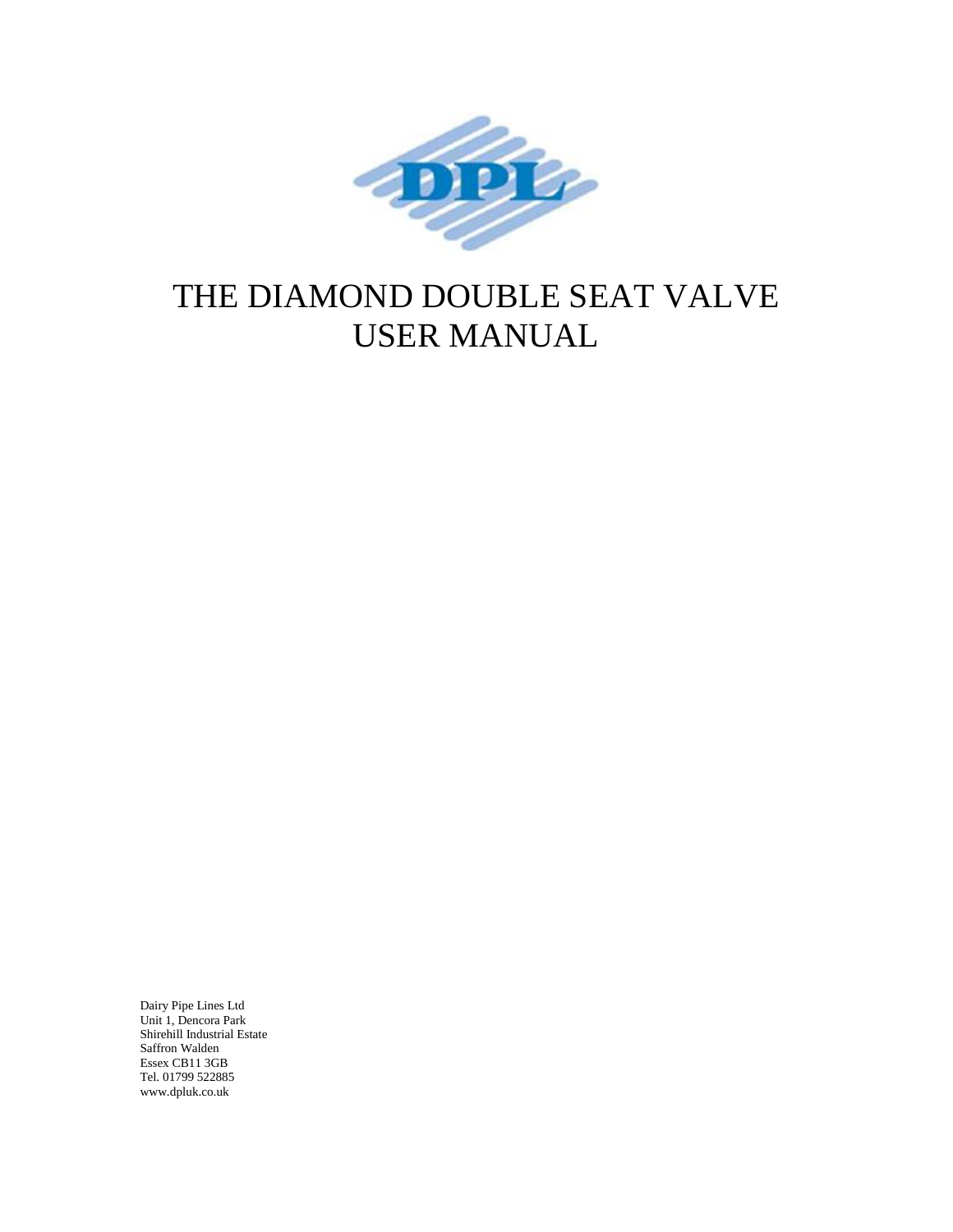# **Introduction and Contents**

The double seat valve is designed on a modular basis sharing common components with all DPL products using the spherical housing. The fully machined housing gives a clean, self-draining and crevice free interior which is gentle on your product.

#### **SECTION 1**

**FUNCTION** The double seat concept.

# **SECTION 2**

**OPERATION**

Pneumatically activating the valve and NO to NC conversion.

# **SECTION 3 CONFIGURATIONS**

Valve port configurations and liquid flow direction have to be considered as pressure shocks are likely to arise if moving product is stopped suddenly.

#### **SECTION 4 DIMENSIONS**

Dimensioned drawings and tables including tube sizes and pressure drops.

# **SECTION 5**

**APPLICATIONS** Typical installations

# **SECTION 6**

**INSTALLATION**

Please read before installing.

# **SECTION 7**

**MATERIALS**

Product contact parts, non contact parts and seal options

# **SECTION 8 SWITCHBOXES**

Limit switch and solenoid valve combinations and wiring.

**SECTION 9 ASSEMBLY CODES** How to decipher the valve part number

# **SECTION 10 MAINTENANCE INSTRUCTIONS** Instructions, part lists and spares packs.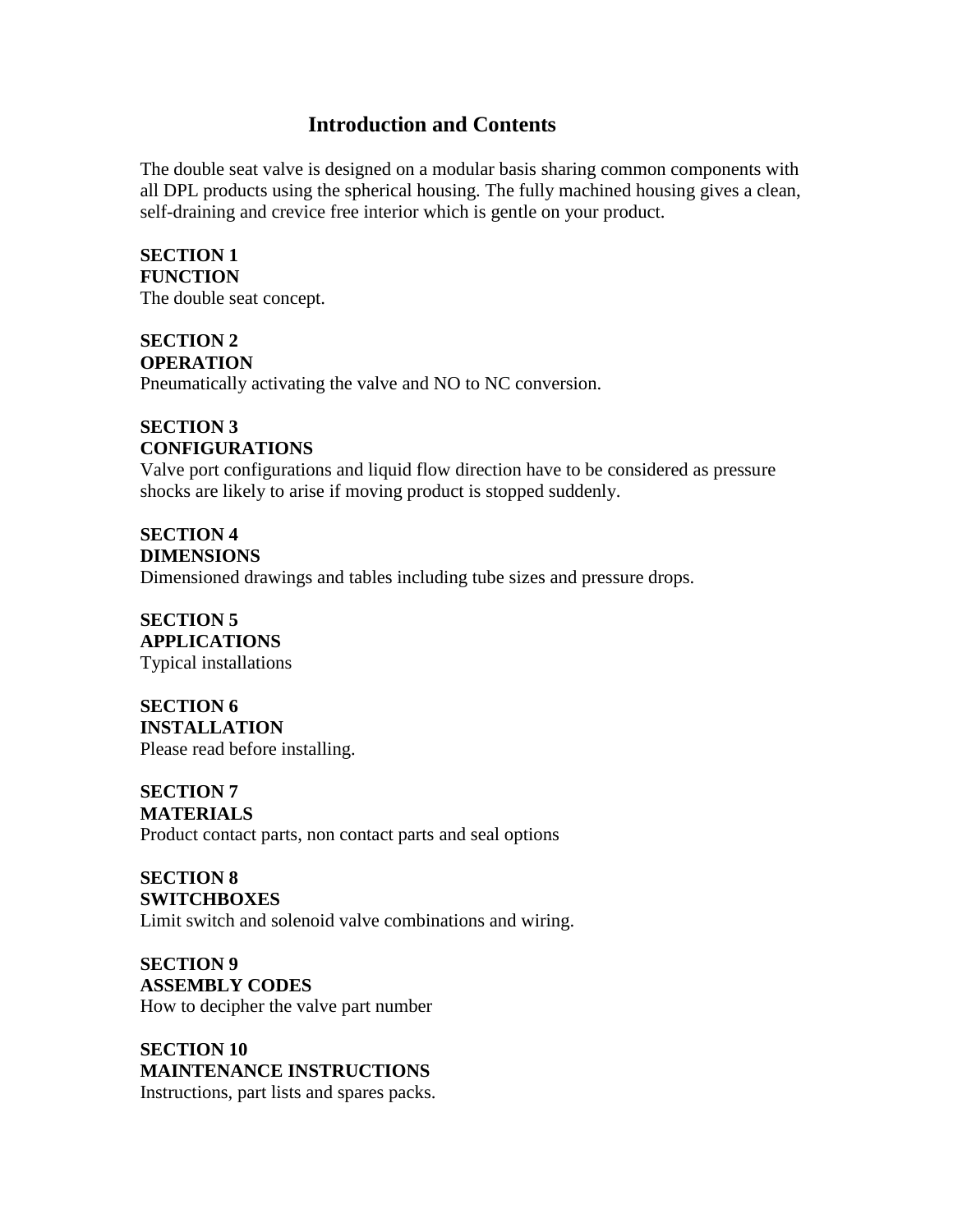# **SECTION 1 FUNCTION**

The double seat valve is designed to eliminate the risk of mixing different products or product with CIP. An area between the two seats drains to atmosphere and ensures that a damaged seal can not cause a leak between the two valve bodies. This double seat function replaces two or three single seat or butterfly valves.

When the actuator spring closes the valve, both the spindles move down towards the seat. When the upper spindle and seal close against the seat they stop and an additional spring allows the lower spindle to continue moving until the lower seal closes against the lower seat. The extended movement by the lower spindle creates a gap between the upper and lower spindles. This gap drains through the lower spindle to atmosphere and so prevents any pressure build up between the two seats.

The two-spring system provides an additional safety feature by releasing any product pressure shocks in the lower valve body. The pressure shock will lift the lower plug without lifting the upper plug so the leakage escapes through the drain.

To open the valve, the actuator lifts the lower spindle until it seals against the upper spindle then lifts the two spindles together to the fully open full flow position. This movement seals the area between the two valve seats, which is open to atmosphere, before opening the valve.

To clean the area between the two valve seats a flexible CIP feed is connected to the internal cleaning system. The CIP connection is located on the valve/actuator coupling and is suitable for a variety of tubing including stainless steel, Teflon, semi-rigid nylon and polyurethane. The standard connection suits 6 mm O/D tube and includes sleeve nut and olive, other sizes are available. When the valve is in the closed position, the pressurised cleaning media feeds down through the centre spindle and is injected into the area between the seats and then drains out through the lower spindle. This cleaning operation can be carried out while the product is in the upper, lower or both of the valve bodies.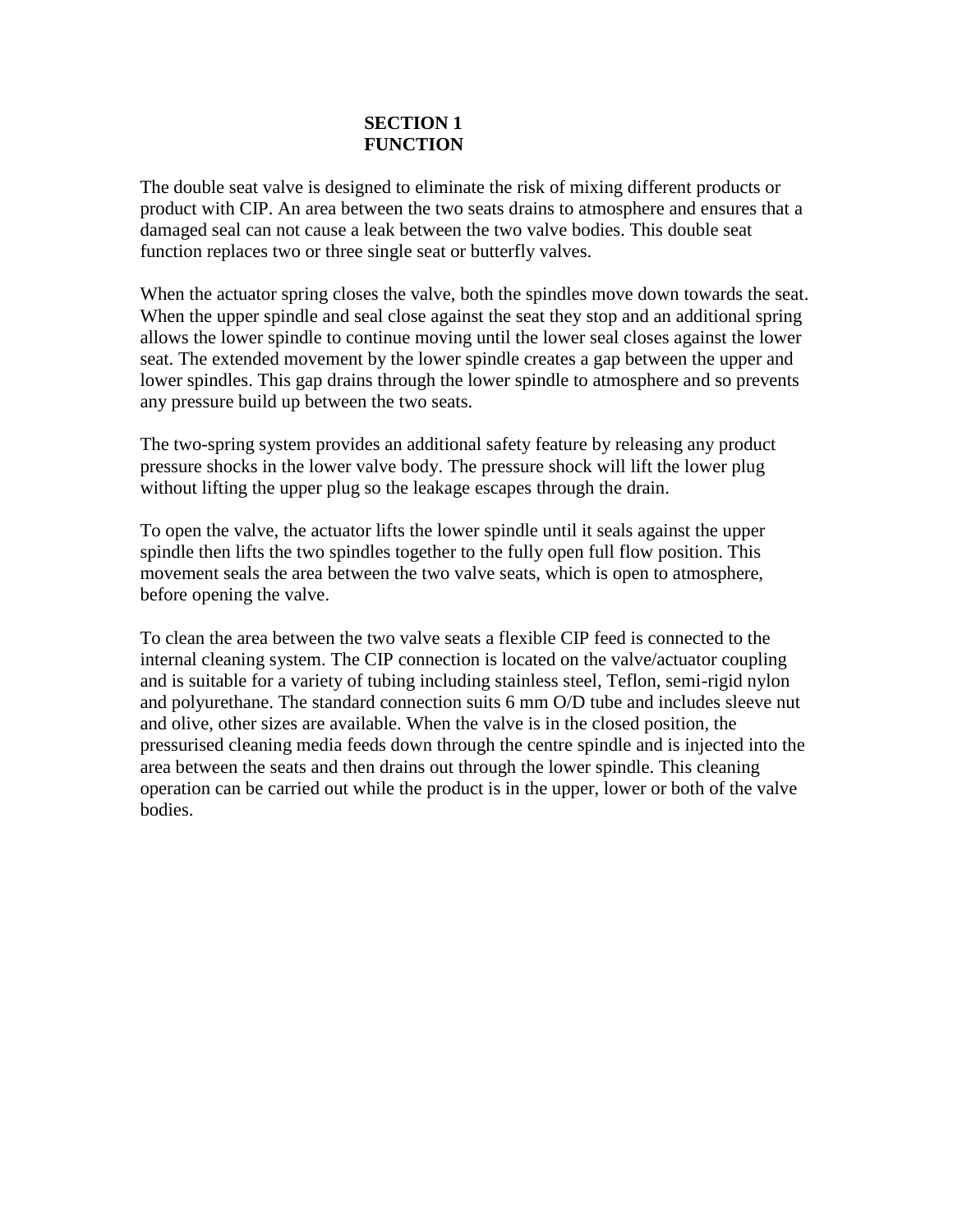GENERAL ASSEMBLY

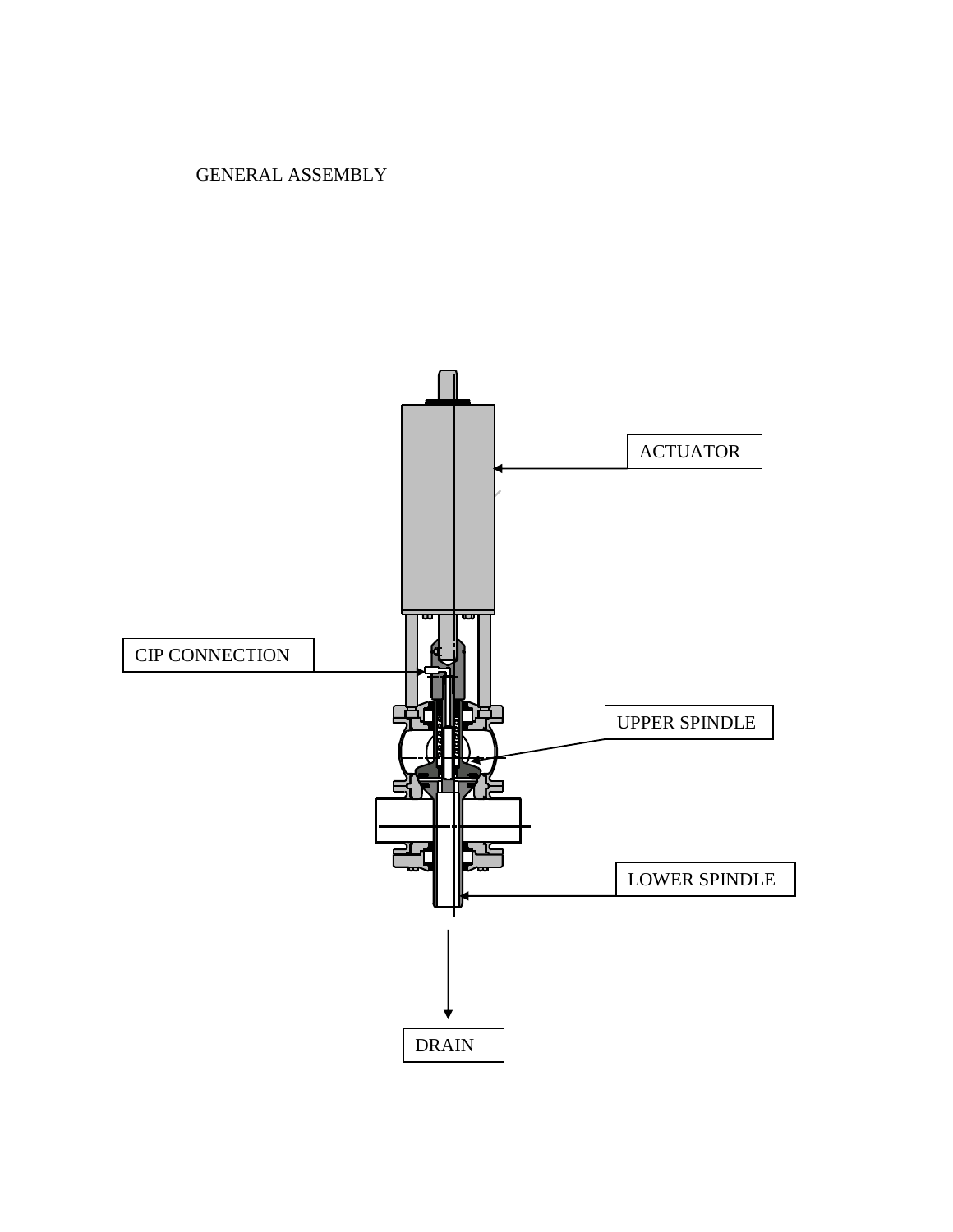# **SECTION 2 OPERATION**

# **ACTUATOR DETAILS**

The valve is operated by means of a pneumatic actuator. Two actuator sizes are available, one for 1½" and 2" valves and one for 2½" - 4" valves. Both actuators are available as spring return or double acting.

The actuator is a factory lubricated sealed unit, requiring no maintenance. It is therefore recommended to operate with filtered air in order to prevent particles from entering the actuator. Although maintenance is not normally required, two external actuator seals are accessible for service, and can be changed if necessary by following the valve maintenance dismantling procedure.

**IMPORTANT:** To avoid serious injury the actuator cylinder should not be dismantled any further than to replace the two external seals as described above. The actuator cylinder is a sealed unit that houses a powerful spring under compression.

Operating temperature  $-15^{\circ}$ C to  $120^{\circ}$ C

In sub zero temperature the operating media must be free from moisture.

Recommended operating air pressure 5.5 Bar (80 PSI) Maximum air pressure 6.0 Bar Air Connections 1/8" BSP Female

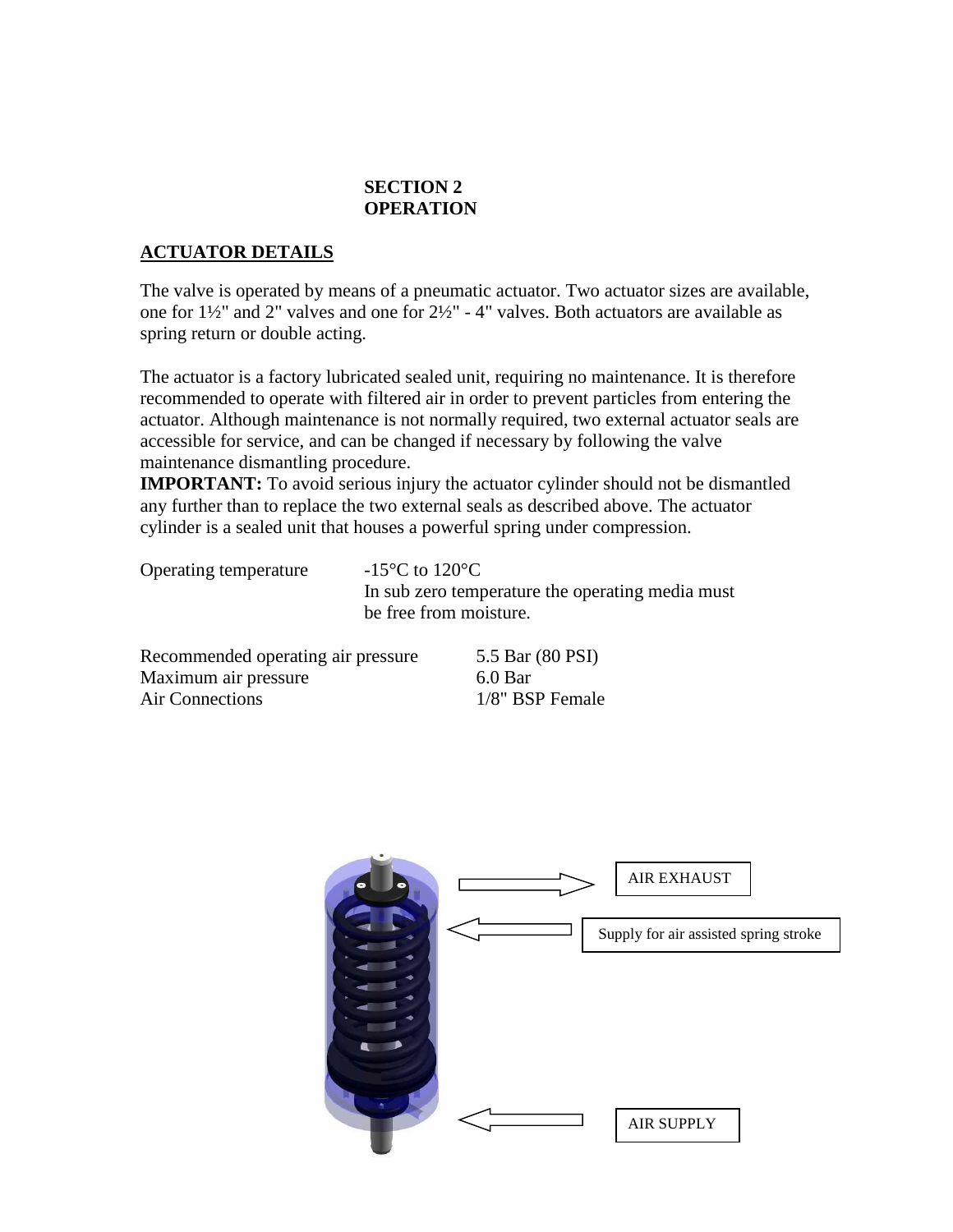#### FAILSAFE POSITION

As standard, the valves are fitted with the spring return actuator closing the valve spindle down-wards with the spring; this is termed normally closed (NC). The valves can be fitted with the actuator opening the valve spindle up-wards with the spring; this is termed normally open (NO). Normally open or normally closed, is the position that the valve will be returned by the spring at rest or due to an air supply failure. The actuator is easily field reversible for NC or NO.

To remove the actuator, simply undo the four bolts and remove the clip and pin from the coupling. See maintenance instructions for full details.



Because the DPL actuator produces equal force at the end of the spring and air stroke at 80 psi, reversing the actuator does not change the pressure rating of the valve.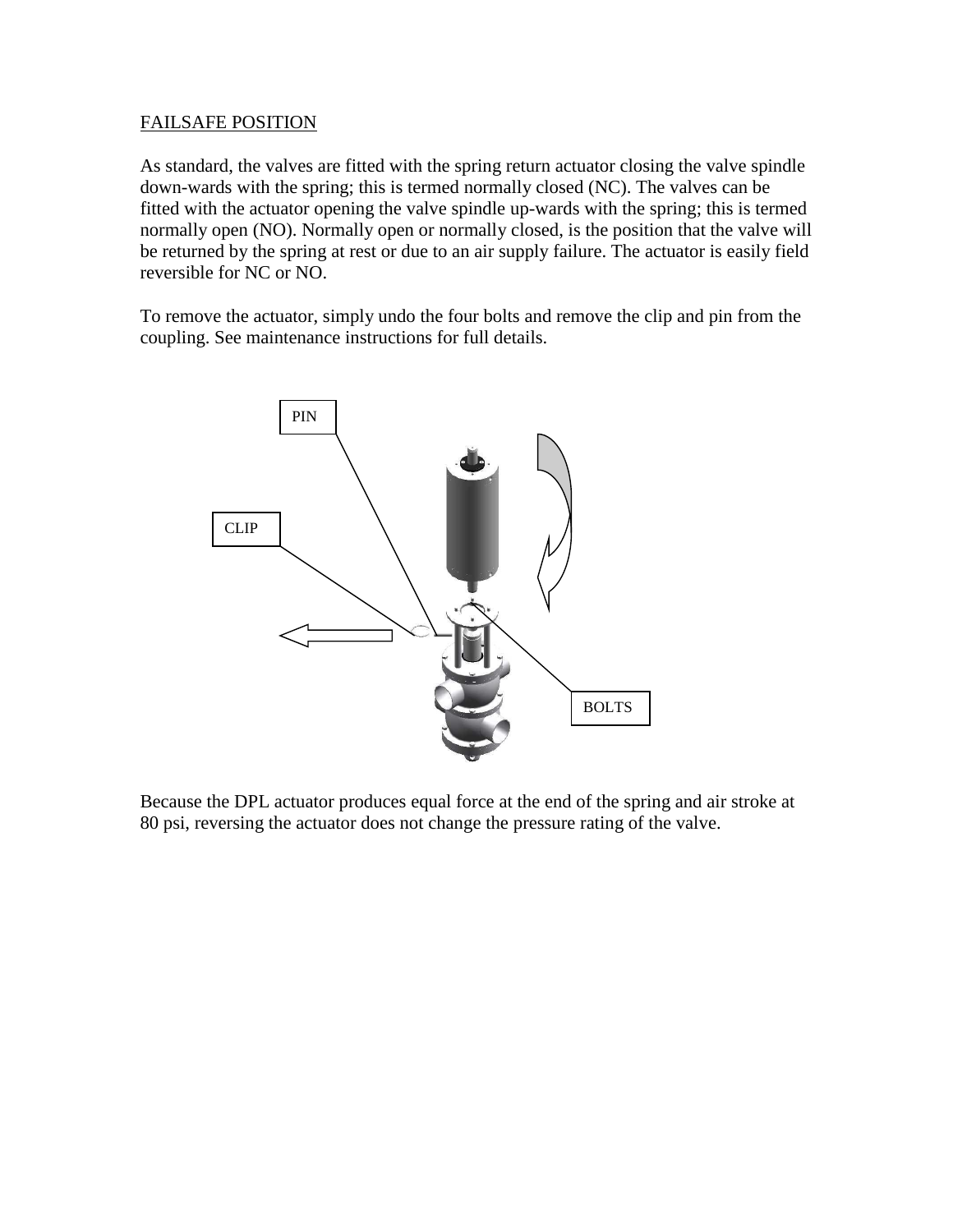#### **SECTION 3 CONFIGURATIONS**

The most common configurations are shown below. All common end connections are available including 1"– 4" RJT, IDF, ILC, CLAMP, FLANGED, WELD AND DIN.



The above schematic diagram shows the number of ports and the 'L' or 'T' configuration. The actual ports on the upper and lower valve bodies are offset at 90° to avoid the end connections interfering with each other. Bodies with weld ends can be assembled without the 90° offset if the pipes can be moved apart for maintenance.



AT  $90^\circ$  MCREMENTS (check end connection interference)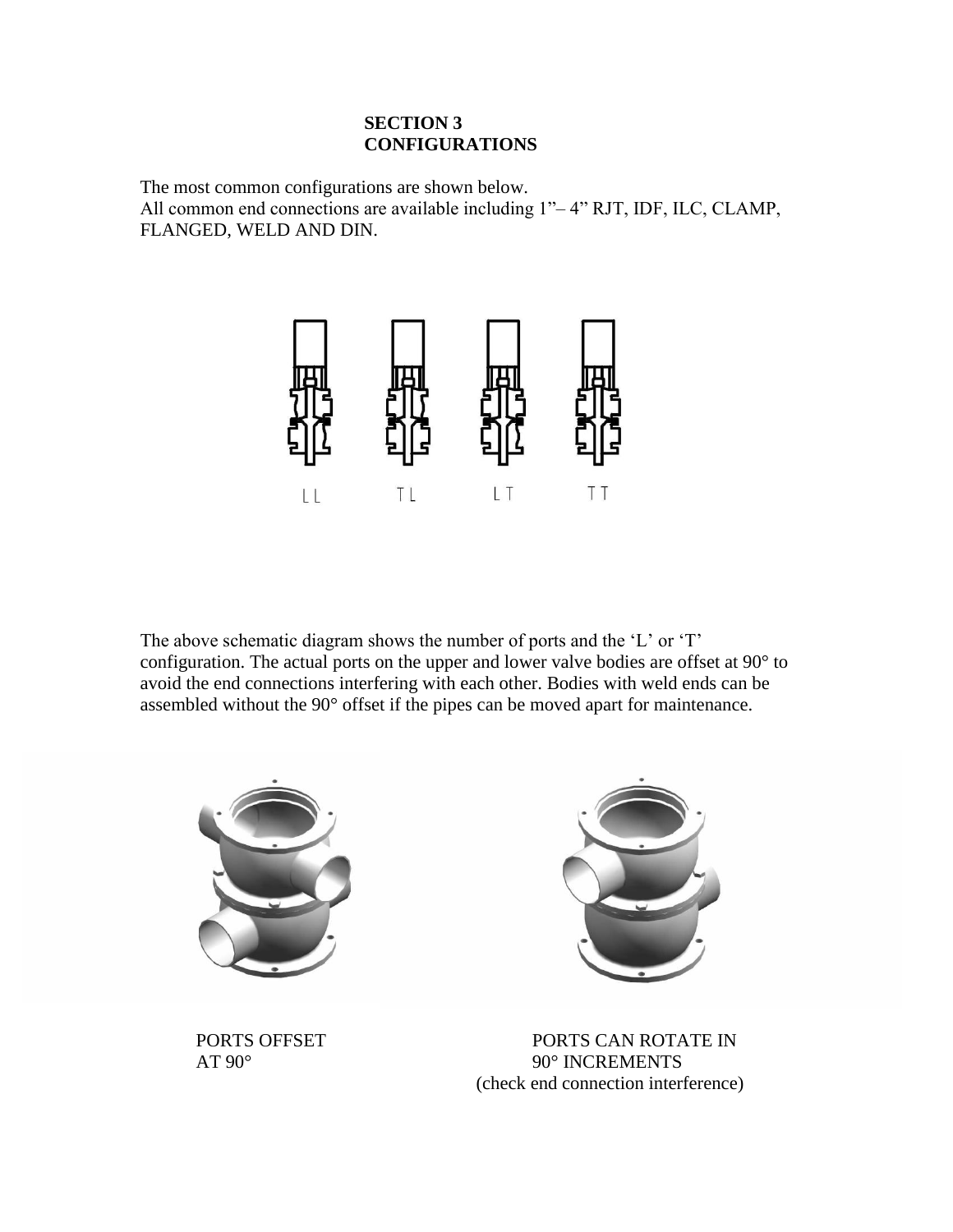The valves modular design gives many assembly options, some are shown below.



#### FLOW DIRECTION

Liquid flow direction needs to be considered because pressure shocks are likely to arise if moving product stops suddenly.

An air regulator can be fitted to the actuator inlet to slow down the valve action.



Where possible, the flow should be from the lower valve housing into the upper valve housing, so that the valve closes into the flow.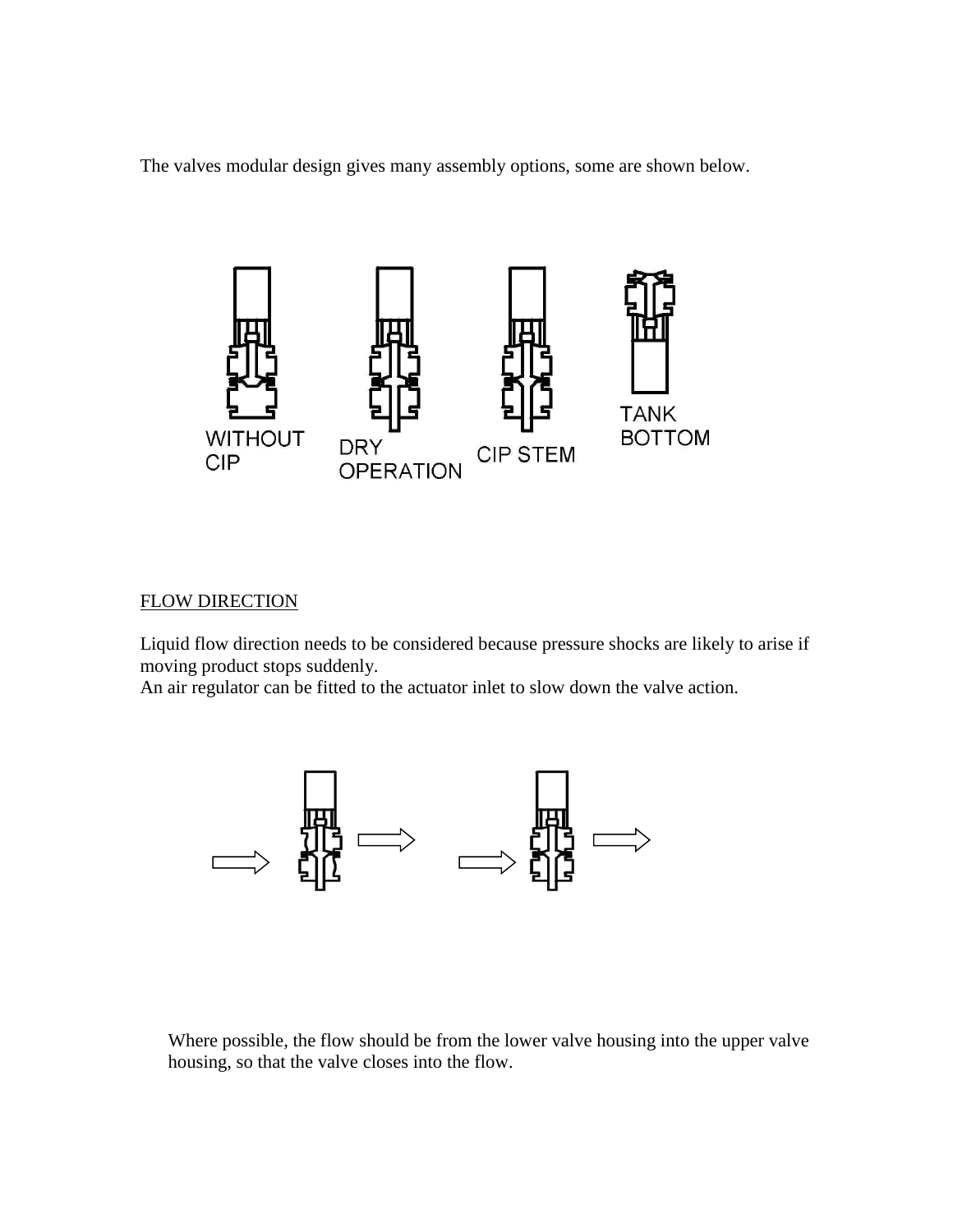#### **SECTION 4 DIMENSIONS**



| DOUBLE SEAT VALVES (Dimensions) |      |     |      |       |     |
|---------------------------------|------|-----|------|-------|-----|
| <b>SIZE</b>                     | 1.5" | 2"  | 2.5" | 3"    | 4"  |
| $A$ (mm)                        | 455  | 450 | 535  | 530   | 550 |
| $B$ (mm)                        | 63.3 | 76  | 92.8 | 105.5 | 142 |
| $C$ (mm)                        | 105  | 100 | 130  | 125   | 170 |
| $D$ (mm)                        | 75   | 79  | 95   | 99    | 127 |
| PRESSURE (BAR)                  | 5.5  | 5.5 | 6.0  | 6.0   | 5.5 |

Higher pressures ratings are available using air assist or balance pistons.

| Weld end dimensions | Outside diameter (mm) | Wall thickness (mm) |
|---------------------|-----------------------|---------------------|
| 1.5"                | 38.1                  | 1.6                 |
| 2"                  | 50.8                  | 1.6                 |
| 2.5"                | 63.5                  | 1.6                 |
| 3"                  | 76.2                  | 1.6                 |
| יי 1                | 101.6                 |                     |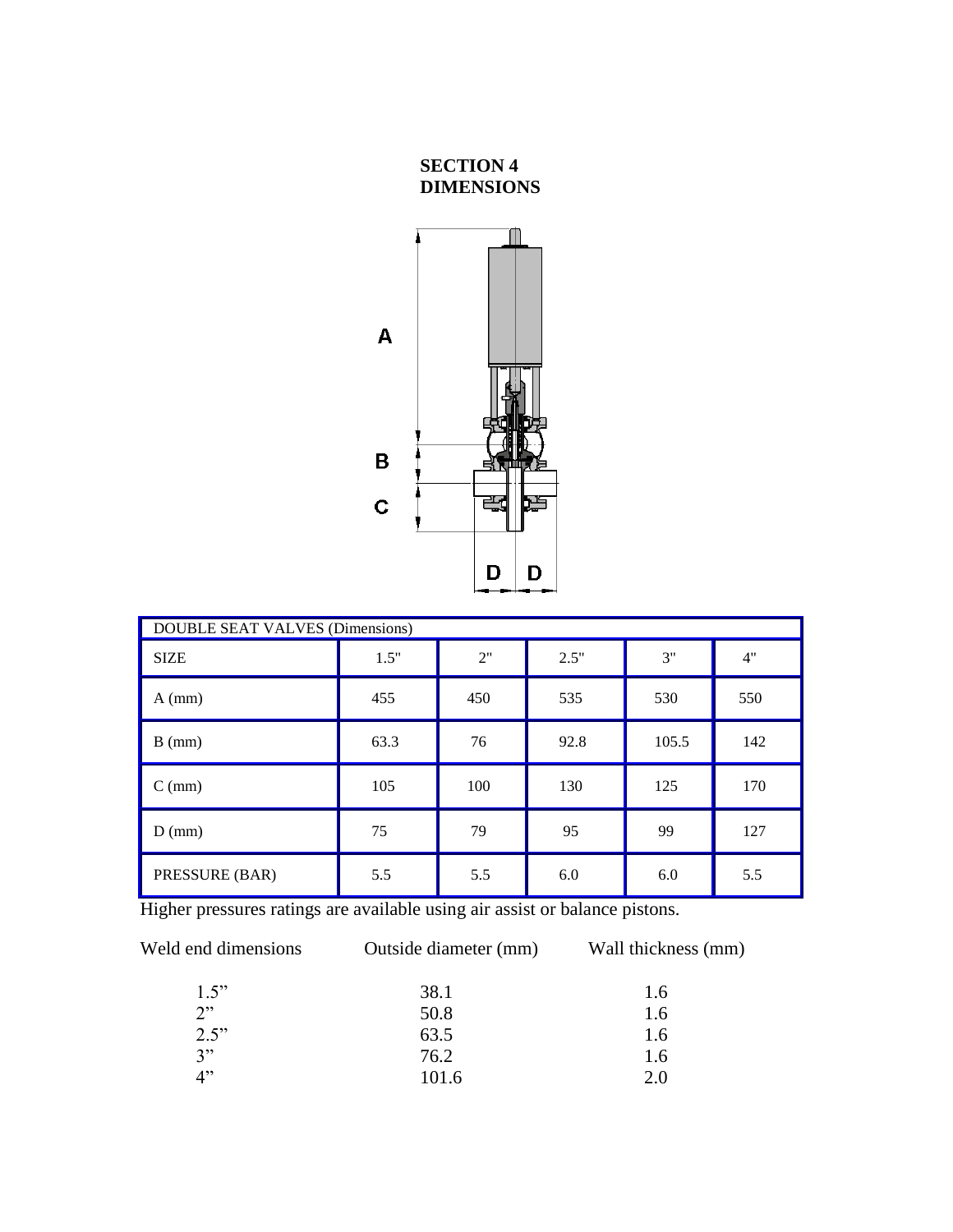# PRESSURE DROPS



Pressure drop values of valves in equivalent pipe lengths (meters)

| <b>SIZE</b> | $1.5$ " | $\bigcap$ | 2.5" | 3" | A " |
|-------------|---------|-----------|------|----|-----|
| A (flow)    |         |           |      |    |     |
| B (flow)    |         |           |      | 10 |     |

Figures are approximate for flow velocities of  $1 - 3$  m/s water.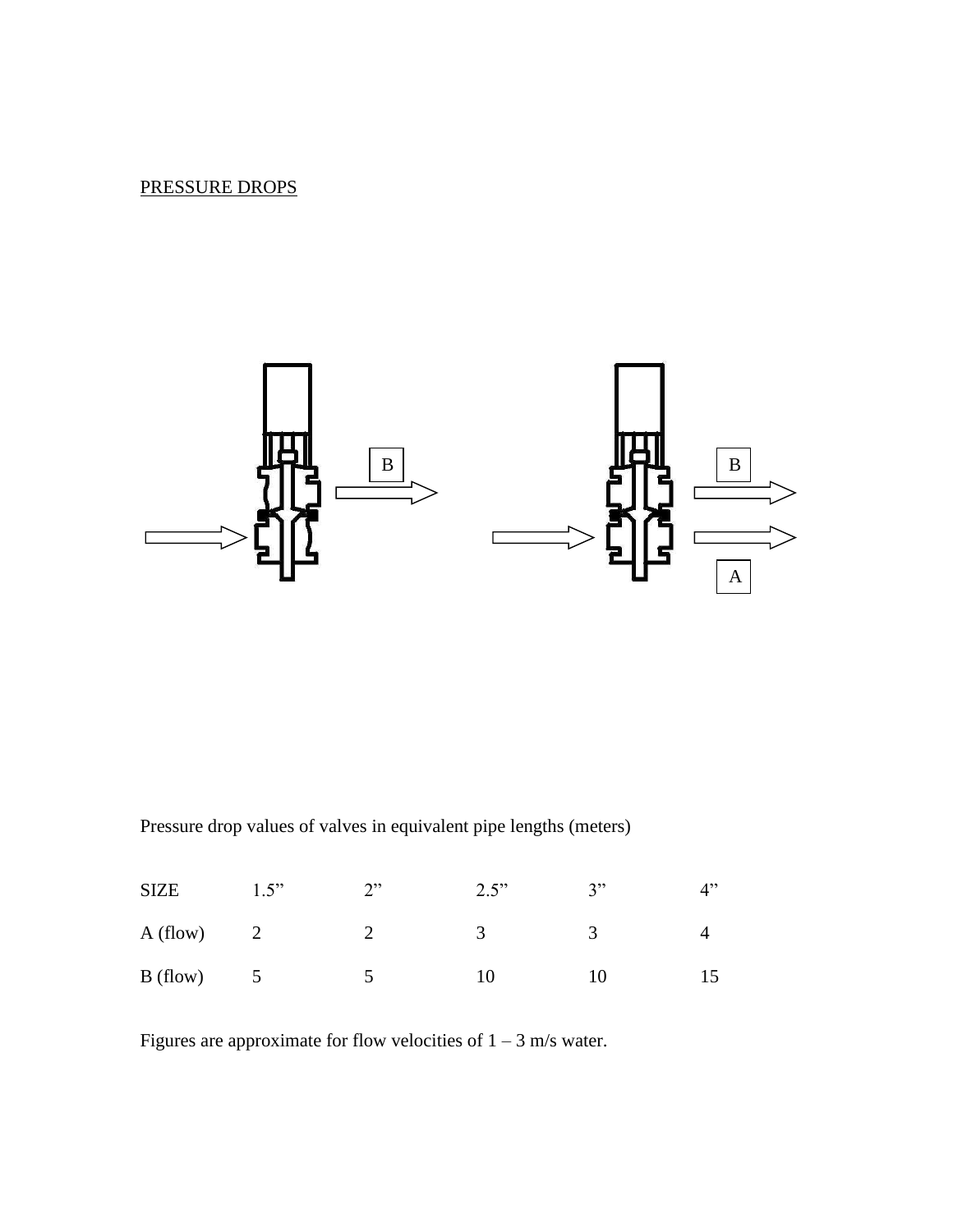# **SECTION 5 APPLICATIONS**

#### VALVE MANIFOLD OR MATRIX TRANSFERS PRODUCT TO AND FROM TANKS/PROCESSES BODIES CAN BE LEFT IN PLACE DURING MAINTENANCE



Any number of tanks can be filled, emptied or cleaned without risk of mixing CIP with product.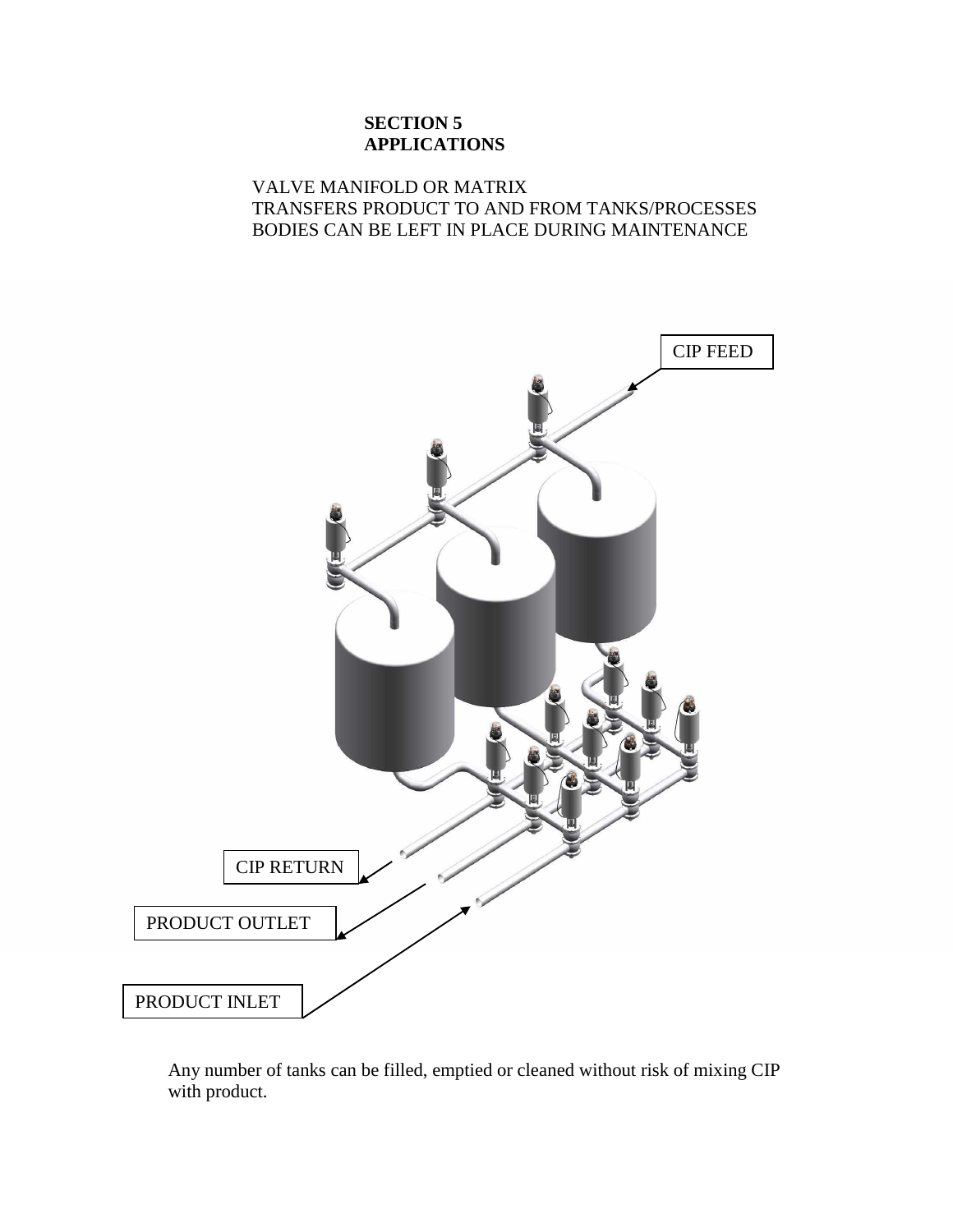

An Ideal application for a double seat valve is in a critical position in a process system such as on the CIP inlet to a product line where the valve will prevent accidental mixing of CIP with product.

All other valves on the CIP set and the product line can be single seat. The double seat valve is used as an on/off valve, but offers the safety benefit of protection against pressure shock in the lower valve body or leakage from a damaged seal. Any leakage will be detected at the drain outlet from the leakage chamber.

The modular construction allows for several variants of valve to be built to suit exact applications. If the internal CIP function is not required, the drain is not necessary and the CIP feed can be used as a leak detection indicator. A dry operation valve is available which has a low switching over leakage compared to the standard valve, but does not offer pressure shock protection. Another variant is the tank bottom valve that again uses the CIP feed as a leak detection indicator. The tank bottom valve allows the outlet pipe from the tank to be cleaned all the way to the tank without leaving a dead area.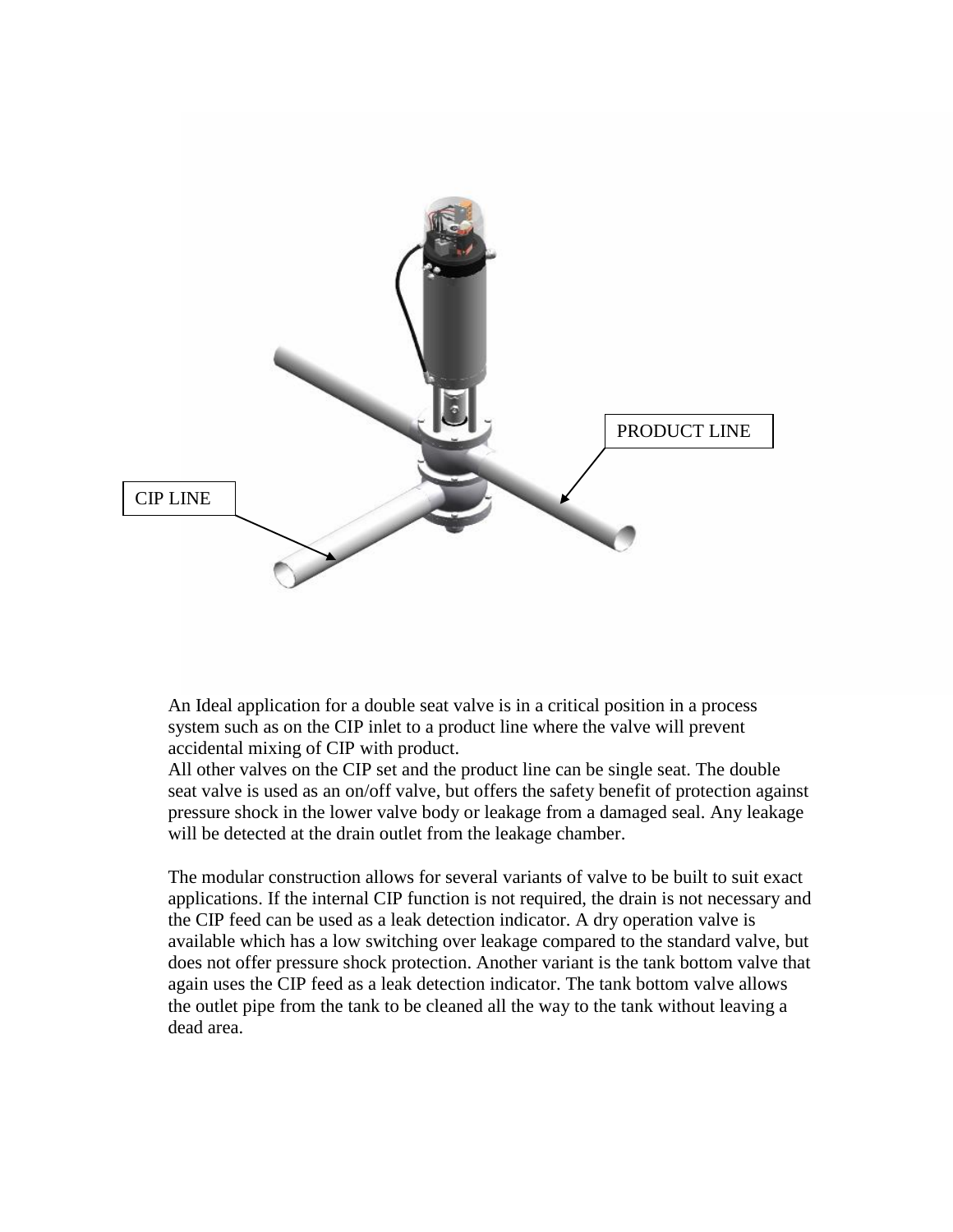# **SECTION 6 INSTALLATION**

A process system can generally be associated with many varying conditions such as water hammer, pressure shock, vibration and thermal expansion due to temperature change. Stress and strain within the pipeline will result and unless such conditions are allowed for at the system design and installation stages, the valve and pipe assembly may be damaged.

When installing the valve into a pipe assembly system, careful consideration must be made to ensure adequate support by means of framework and pipe clip fasteners, for both the valve and the surrounding pipe assembly.

If welding the valve body directly into the pipeline, the valve should be partly disassembled and all seal components removed from the valve body. This will prevent heat damage to the valve seals and other internal components. Gas backed TIG welding is recommended, a minimum weld bead should be produced to minimise the risk of heat distortion within the valve body.

The valve manifolds are normally designed to allow 3 or 4 upper valve bodies to be removed together for maintenance. For this reason it may be necessary to have a few fittings (IDF, RJT etc) in key positions on large manifolds to assist disassembly for maintenance.

If the upper and lower valve bodies are welded in place, a minimum of 50 mm movement must be allowed between the upper and lower pipe work. This movement allows the centre seat and body 'O' rings to be refitted. All seals must be removed before welding tube or fittings to the valve bodies.

It is recommended that the upper and lower bodies are bolted back together with the centre seat, but without the 'O' rings before welding to ensure correct alignment of the body bolts.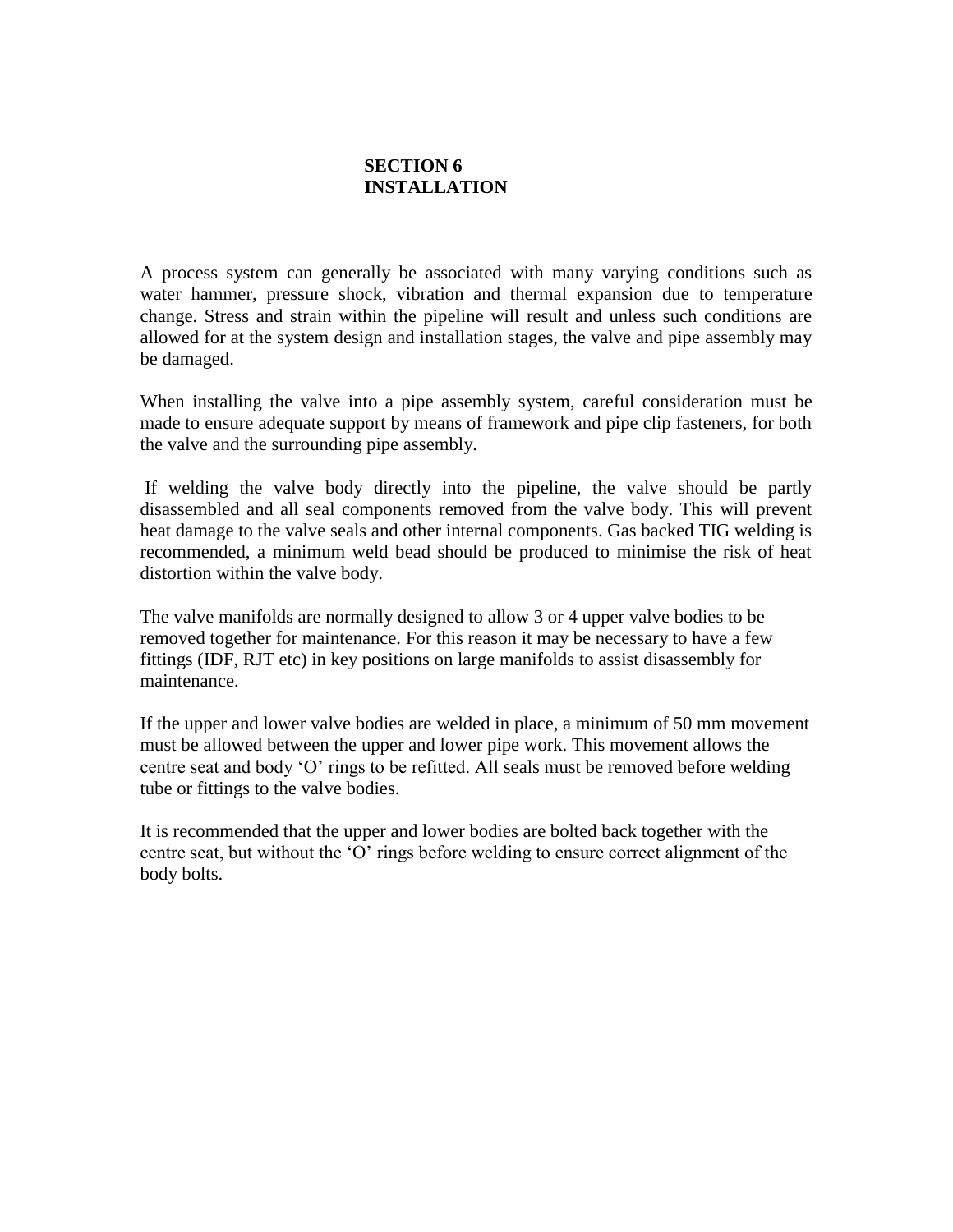# DOUBLE SEAT VALVE DISASSEMBLY

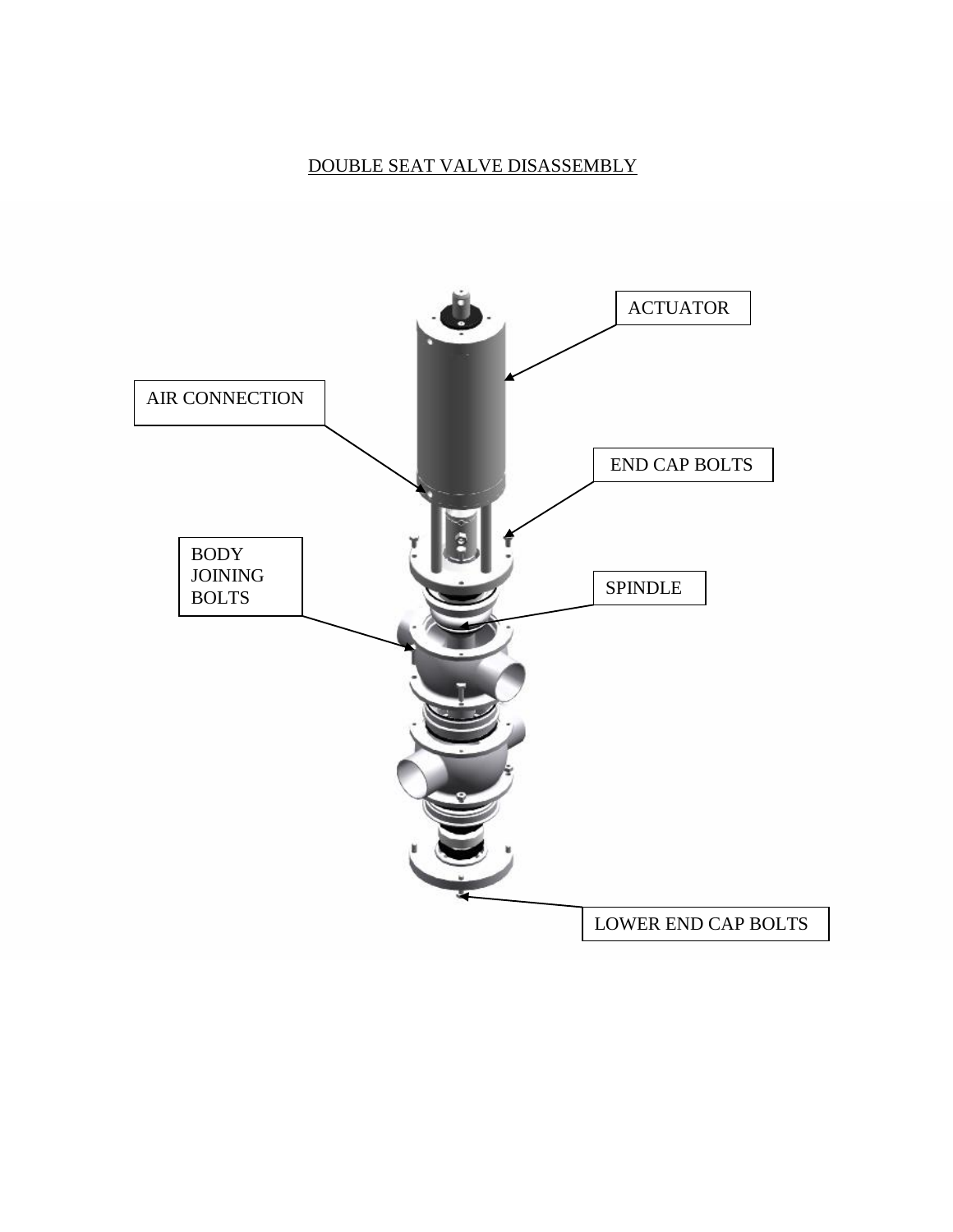# TO DISASSEMBLE THE VALVE FOR WELDING THE BODIES IN LINE

# 1. NORMALLY CLOSED VALVES ONLY (spring pushing down)

The following procedure to remove the actuator from the valve involves actuating the valve (using compressed air) to the open position. Great care must be taken when introducing air pressure to the actuator. As the valve is actuated the central valve/ actuator shaft will move. Hands/fingers and loose clothing should be kept away from the moving parts of the valve wherever possible, as the valve is actuated.

Start by locating a suitable airline feed with a 5.5 bar supply pressure. Ensure that the airline pressure is zero, then connect to the lower air connection of the valve actuator. The 5.5 bar supply pressure should now be switched on and maintained during the following procedure.

Using an appropriate size spanner, undo and remove the valve body end cap bolts. Lift off the actuator taking with it the spindle, guide and lantern assembly as one unit.

Using an appropriate size spanner, undo and remove the 4 bolts that join the valve bodies together and the 4 bolts that join the lower end cap to the body. All seals can now be removed and the valve bodies welded in place.

On completion, clean the welds and reassemble the assembly in the reverse procedure. Ensure the 'O' ring body seals are in place on the guide discs for ease of assembly and correct location. **Tip**; process compatible grease can help hold the seal in position.

Ensure that hands/fingers and other body parts are clear of the valve then disconnect the airline supply. The valve spindle will move returning the valve seat position to closed.

2. NORMALLY OPEN VALVES ONLY (spring pulling up)

Use the same procedure as per above (section 1) but no air connection is required, the valve does not need to be air actuated.

3. The user should establish a maintenance programme for valves depending on the type of product and frequency of valve use. For valves in constant use DPL recommends replacement of seals and wear related parts at least every two years.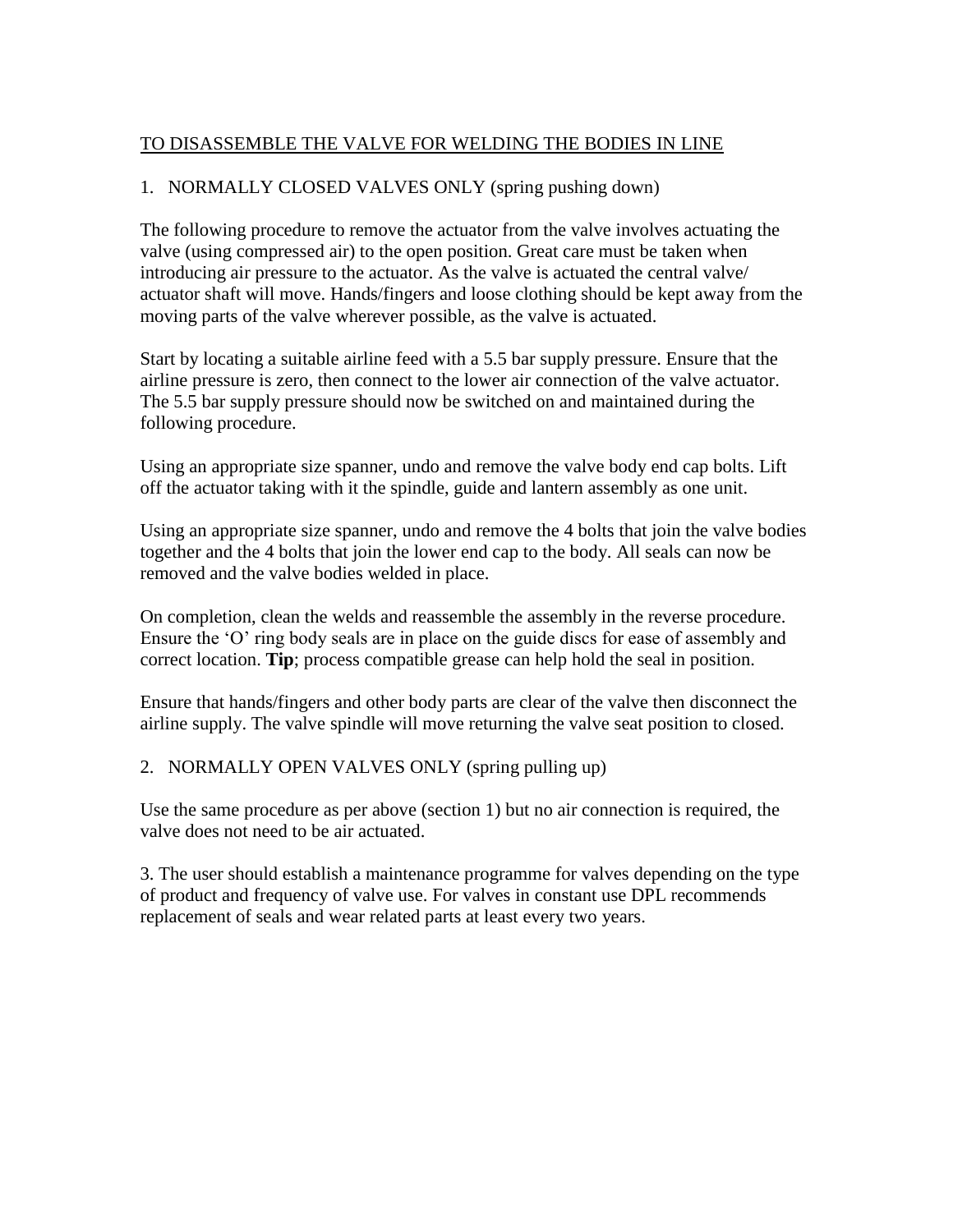# **SECTION 7 MATERIALS**

#### PRODUCT CONTACT PARTS

Body: 316L, fully machined from a forging Spindle: 316L, ground/machined from bar Guide: 316L, fully machined from bar

#### NON CONTACT PARTS

304 Machined

#### **SEALS**

All DPL polymers are food quality, approved by USDA and comply with FDA's Code of Federal Register – Title 21, part 177.

Temperature range

| <b>EPDM</b>     | -50 $\mathrm{^{\circ}C}$ to +140 $\mathrm{^{\circ}C}$ |
|-----------------|-------------------------------------------------------|
| <b>VITON</b>    | -20 $\rm{^{\circ}C}$ to +200 $\rm{^{\circ}C}$         |
| <b>SILICONE</b> | -50 $\rm{^{\circ}C}$ to +200 $\rm{^{\circ}C}$         |
| <b>PTFE</b>     | $-10^{\circ}$ C to $+230^{\circ}$ C                   |
| <b>NITRILE</b>  | -30 $\mathrm{^{\circ}C}$ to + 90 $\mathrm{^{\circ}C}$ |
|                 |                                                       |

Maximum application temperature in dry atmospheric air.

|                 | Caustic Soda Nitric Acid Milk Milk Beer Wort Hot water |              |                |              |              |   |  |
|-----------------|--------------------------------------------------------|--------------|----------------|--------------|--------------|---|--|
|                 | Up to 5% Up to 2% fat $15\%$ > 15% Cold 100 °C Steam   |              |                |              |              |   |  |
| <b>EPDM</b>     | $\mathbf{A}$                                           | $\mathsf{A}$ | $\overline{A}$ | $\mathbf{C}$ | $\mathbf{A}$ |   |  |
| <b>VITON</b>    | B                                                      | $\mathsf{A}$ | $\mathbf{A}$   |              |              |   |  |
| <b>SILICONE</b> | R                                                      | B            |                | $\mathbf{A}$ | A            | R |  |
| <b>PTFE</b>     |                                                        |              | $\mathbf{A}$   | $\mathbf{A}$ | A            |   |  |

A Resistant

B Some resistance

C Not suitable

Nitrile has been replaced in most applications by EPDM, which offers a wider temperature range, and a lower compression set, Nitrile has superior resistance to fats and some oils/greases.

The above values refer to typical examples, it is recommended that materials be tested on actual processes.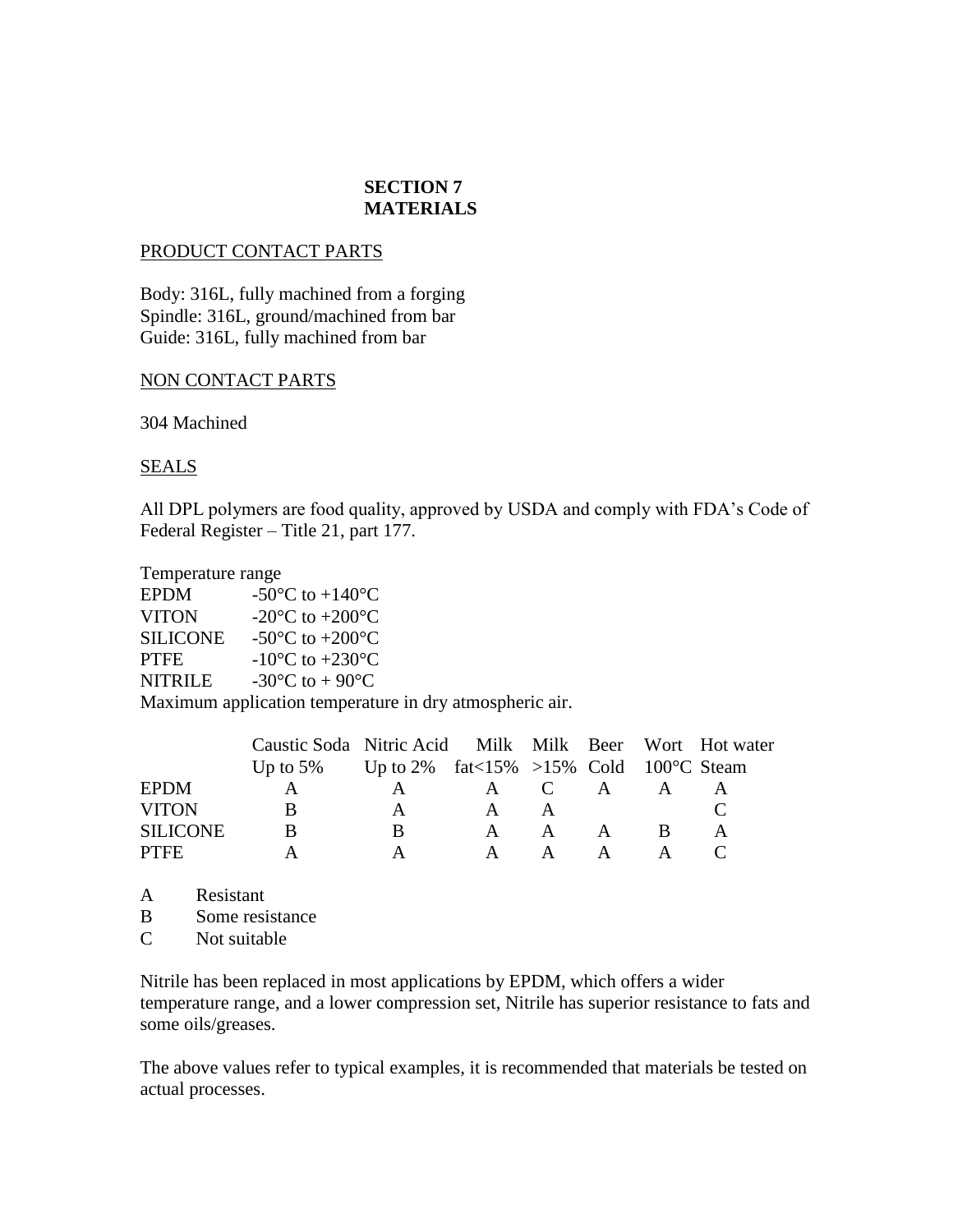# **SECTION 8 SWITCHBOXES**

The DPL range of single and double seat valve switchboxes can be populated with many combinations of switches and solenoid valves to suit exact specifications including a wide range of voltages, ASI, Intrinsically safe, etc.

Some of the more common switchboxes are listed below:

| $S/Box$ No | Valve       | Micro switch     | Proximity switch | Solenoid                 |
|------------|-------------|------------------|------------------|--------------------------|
| STV102/02  | $1.5 - 4$ " |                  | 2 x 24V DC       | 24VDC                    |
| STV102/05  | $1.5 - 2$ " | $2 \times AC/DC$ |                  | <b>24V DC</b>            |
| STV102/06  | $2.5 - 4$ " | $2 \times AC/DC$ |                  | <b>24V DC</b>            |
| STV102/10  | $1.5-4"$    |                  | 2 x 24V DC       |                          |
| STV102/13  | $1.5 - 2$ " | $2 \times AC/DC$ |                  | $\overline{\phantom{0}}$ |
| STV102/14  | $2.5 - 4$ " | $2 \times AC/DC$ |                  |                          |

#### **CONSTRUCTION**

| <b>BASE</b>      | ACETAL                 | Machined from bar |
|------------------|------------------------|-------------------|
| <b>CLEAR TOP</b> | ACRYLIC Moulded        |                   |
| <b>FASTENERS</b> | <b>STAINLESS STEEL</b> |                   |
| <b>BRACKETS</b>  | <b>STAINLESS STEEL</b> |                   |

#### CONNECTIONS

Two PG9 electrical connections, one with a cable gland, the other with a removable plug

Air connections are 1/8" BSP female fitted with connectors to suit 6 mm OD airline.

Switchboxes are fitted with a pressure relief vent to avoid pressurisation inside the box.

#### ADJUSTMENT

The switchbox is factory set on the valve it is mounted on. If the switchbox is transferred onto another valve the switch point can be adjusted by loosening a screw and moving the switch-activating collar. This allows the switches to remain in the same position.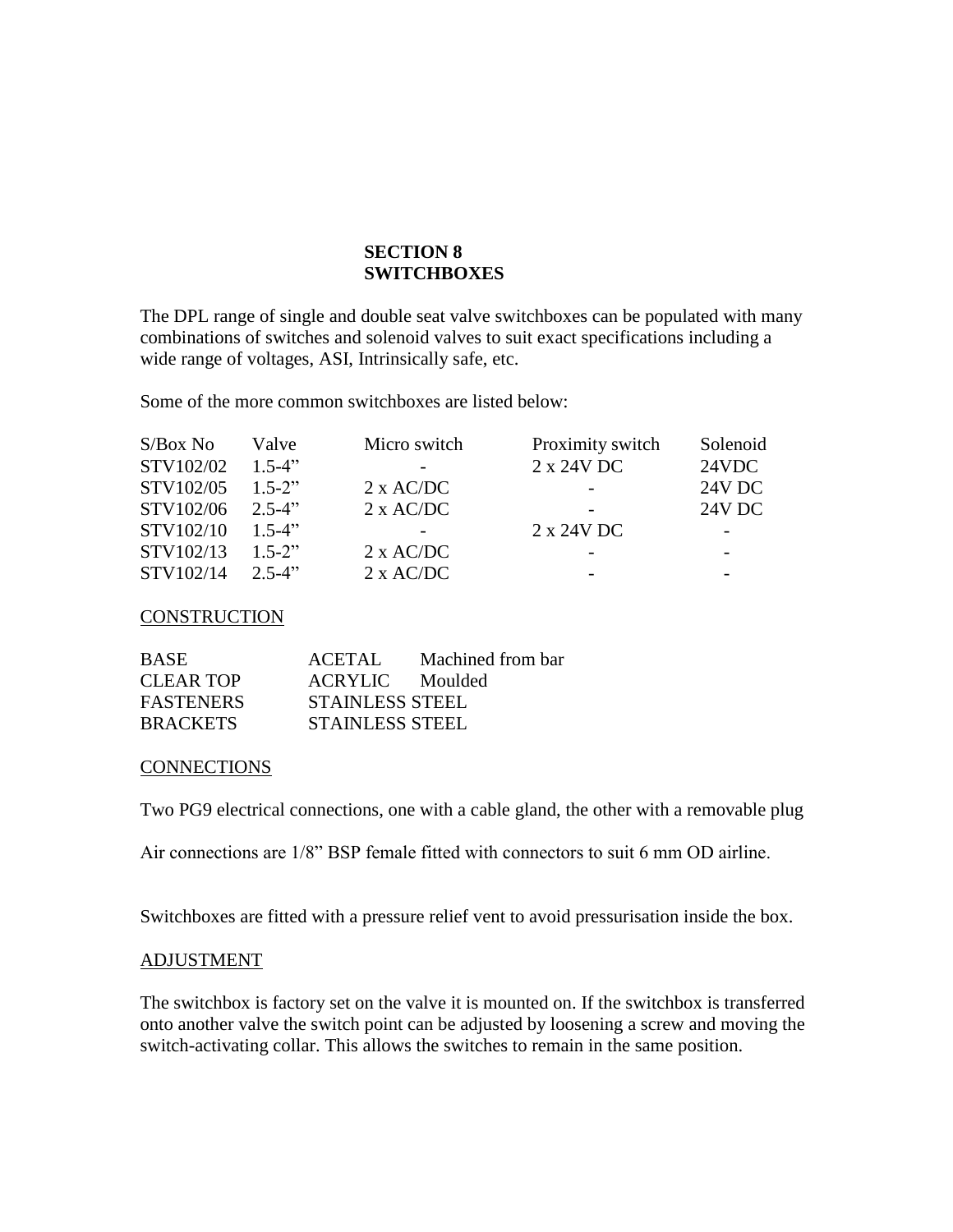

The DPL switchbox is fitted with Quadronorm proximity switches as standard PROGRAMMING

Quadronorm 2 wire proximity sensors can be programmed to either normally open, normally closed, PNP or NPN by the choice of the wire connection as shown below.



#### **NOTE**

2 Wire quadronorm sensors require a minimum load current of 4 mA.

Other switches and wiring diagrams are available on request.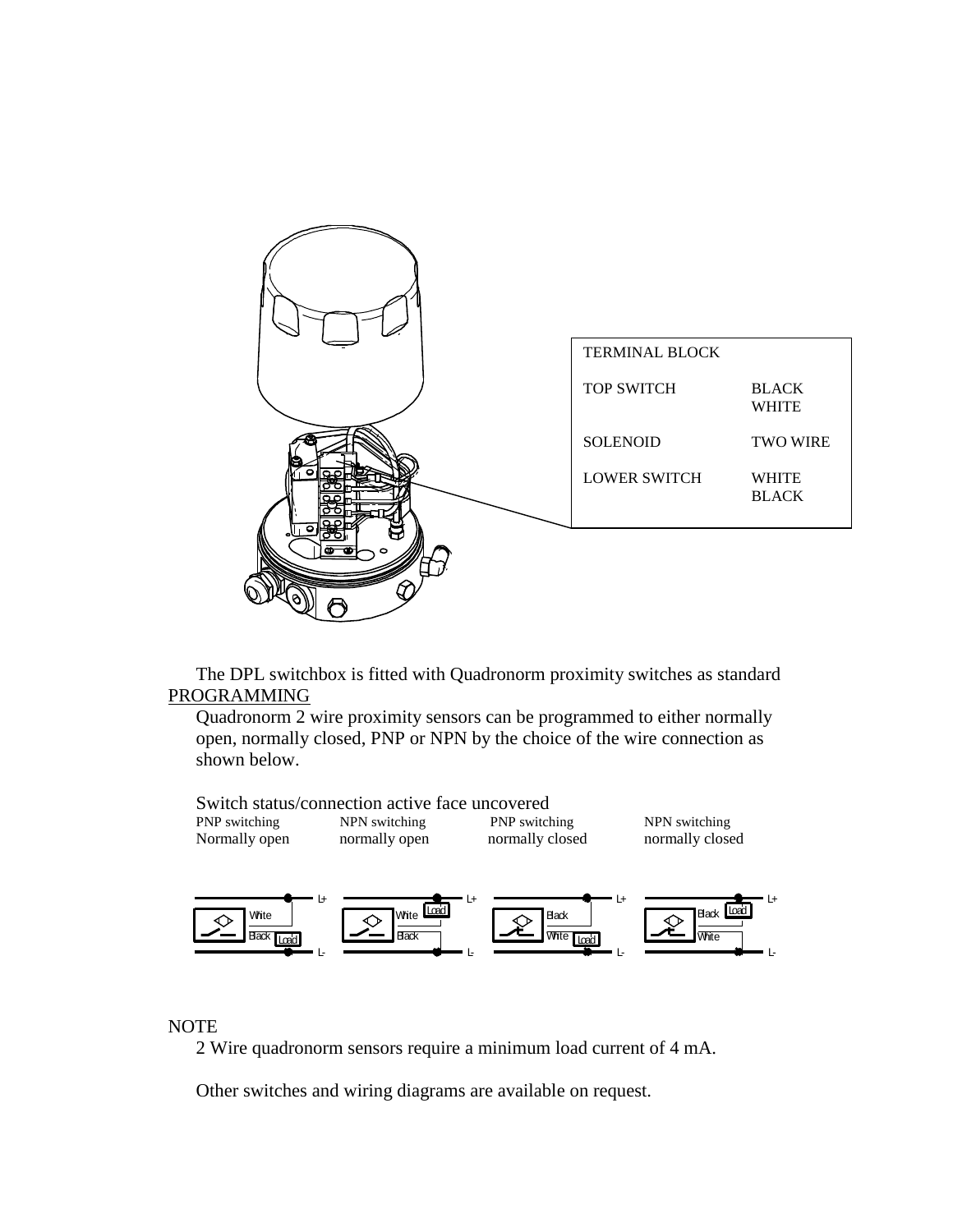#### **SECTION 9 ASSEMBLY CODES**

Part numbering of single seat valves.

| Seat Valve           |             |                          |
|----------------------|-------------|--------------------------|
| DSV CONNECTION       | <b>SIZE</b> | PORTS / SEAL / SWITCHBOX |
| <b>Fitting type</b>  |             | <b>Switchbox options</b> |
| PLAIN WELDP          |             | $1.5 - 4$ " valves with  |
|                      |             | 2 x 24V DC proximity     |
| $IDF$ F              |             |                          |
|                      |             |                          |
|                      |             |                          |
|                      |             | $1.5" - 4"$ valves with  |
|                      |             | 2 x 24V DC proximity     |
| <b>Tube diameter</b> |             | switches and a solenoid  |
| $1.5$ "150           |             |                          |
| $2$ "200             |             |                          |
| $2.5$ "250           |             |                          |
| $3$ "300             |             |                          |
| $4$ "400             |             |                          |
|                      |             |                          |
|                      |             |                          |
|                      |             |                          |
| Port configuration   |             |                          |
|                      |             | <b>Seal materials</b>    |
| LL                   |             | $E PDM$ $E$              |
| TL                   |             | NITRILEN                 |
| <b>LT</b>            |             | SILICONS                 |
| TT                   |             | $VITON$ $V$              |
|                      |             | PTFEPTF                  |

#### EXAMPLE

Double seat valve, plain ends, 2", LL ports, EPDM seals fitted with two proximity switches and a solenoid valve in a switchbox……….DSVP200LL/E/02

The RJT, IDF and ILC fittings are male as standard.

Many other options are available not covered by the part numbering system including switchboxes populated to customer's exact requirements.

Valves should be ordered by description not by number and stating the failsafe position, Normally open or Normally closed.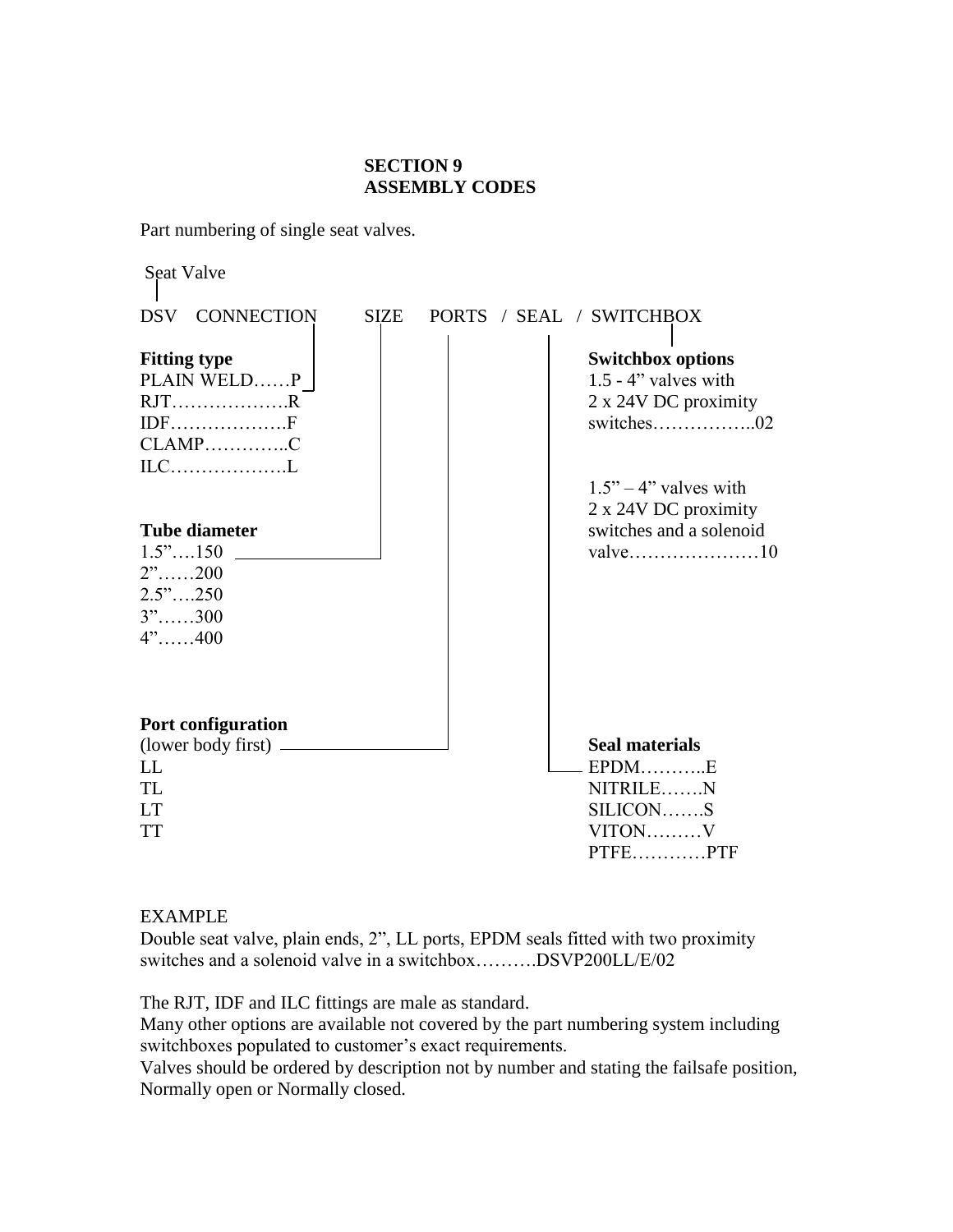**SECTION 10 MAINTENANCE INSTRUCTIONS**

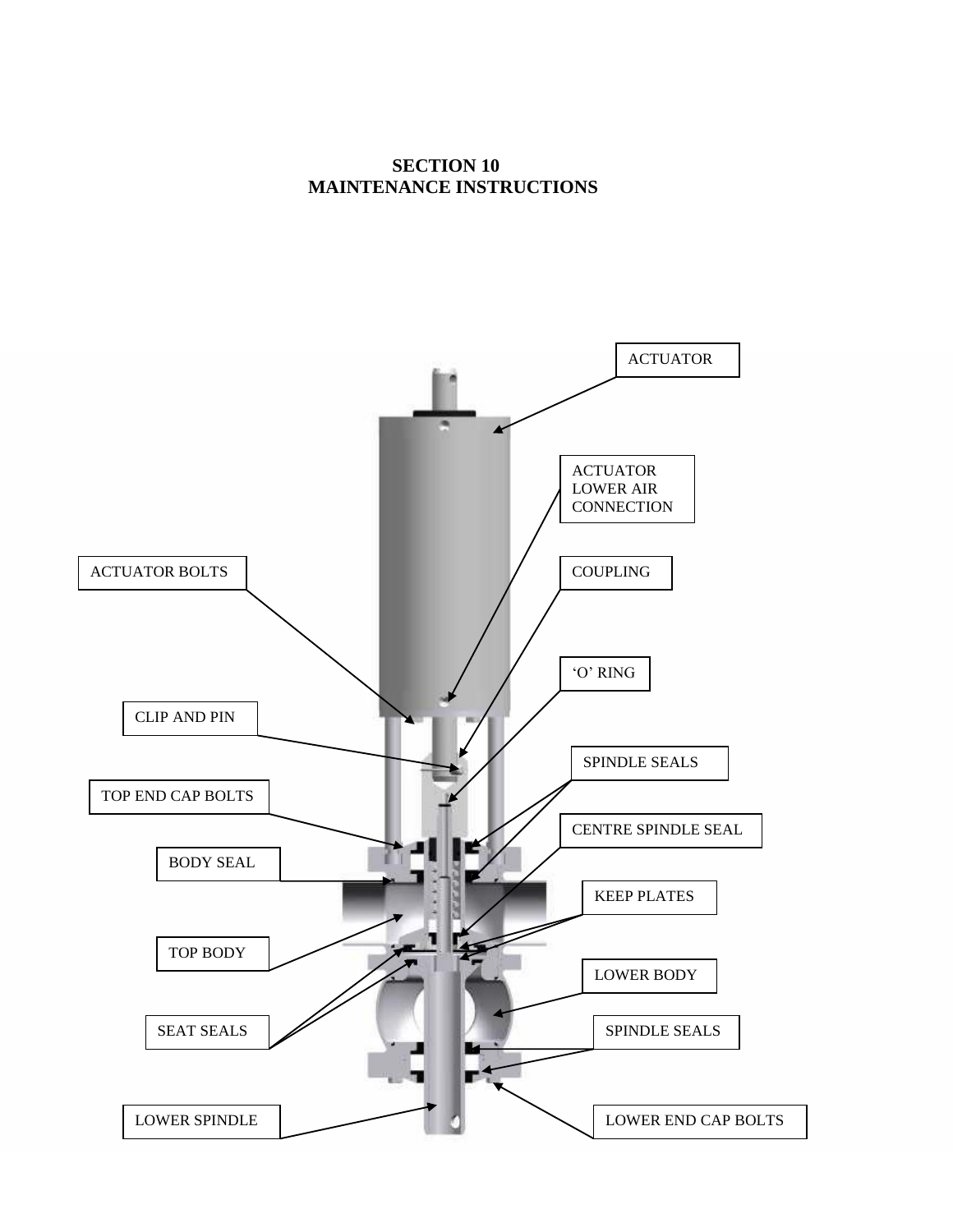# TO DISASSEMBLE A DOUBLE SEAT VALVE

# 1. NORMALLY CLOSED VALVES ONLY (spring pushing down)

Before commencing work the valve should be isolated from all electrical input to the valve switchbox (where fitted). The pneumatic airline pressure should be reduced to zero and disconnected to prevent any automatic operation of the valve. The pipework line pressure should be reduced to zero and all remaining product within the system should be emptied to drain where possible.

If the valve is fitted with a switchbox, this must be removed from the valve. Note the position of any airlines that are fitted to the switchbox and actuator so that the correct orientation is achieved when re-fitting. Unscrew and remove the clear plastic switchbox cap. Using a 3 mm Allen key, undo and remove the central black plastic shaft that passes through the middle of the switchbox by unscrewing the socket head screw in the centre shaft. Lift off the shaft together with the steel collars attached. Using a 5 mm Allen key, undo and remove the two cap head bolts that secure the switchbox base to the actuator. Lift the switchbox assembly up and off the actuator.

The following procedure to remove the actuator from the valve involves actuating the valve (using compressed air) to the open position. Great care must be taken when introducing air pressure to the actuator. As the valve is actuated the central valve/ actuator shaft will move. Hands/fingers and loose clothing should be kept away from the moving parts of the valve wherever possible, as the valve is actuated.

Switch off CIP supply to the coupling to prevent accidental seat clean during maintenance.

Start by locating a suitable airline feed with a 5.5 bar supply pressure. Ensure that the airline pressure is zero, then connect to the lower air connection of the valve actuator. The 5.5 bar supply pressure should be now be switched on and maintained during the following procedure.

Using an appropriate size spanner, undo and remove the 4 top valve body end cap bolts. Turn off then remove the air supply to the actuator.

Lift off the actuator taking with it the spindle, guide and seat assembly.

Check that the body seals came out with the assembly removed.

Unscrew the lower spindle using an appropriate size pin through the cross-hole at the bottom of the spindle and the top of the actuator. Using an appropriate size Allen key remove the four screws from the keep plate on the upper and lower spindles. Now all of the replaceable seals will be accessible, these can now be replaced.

Continued…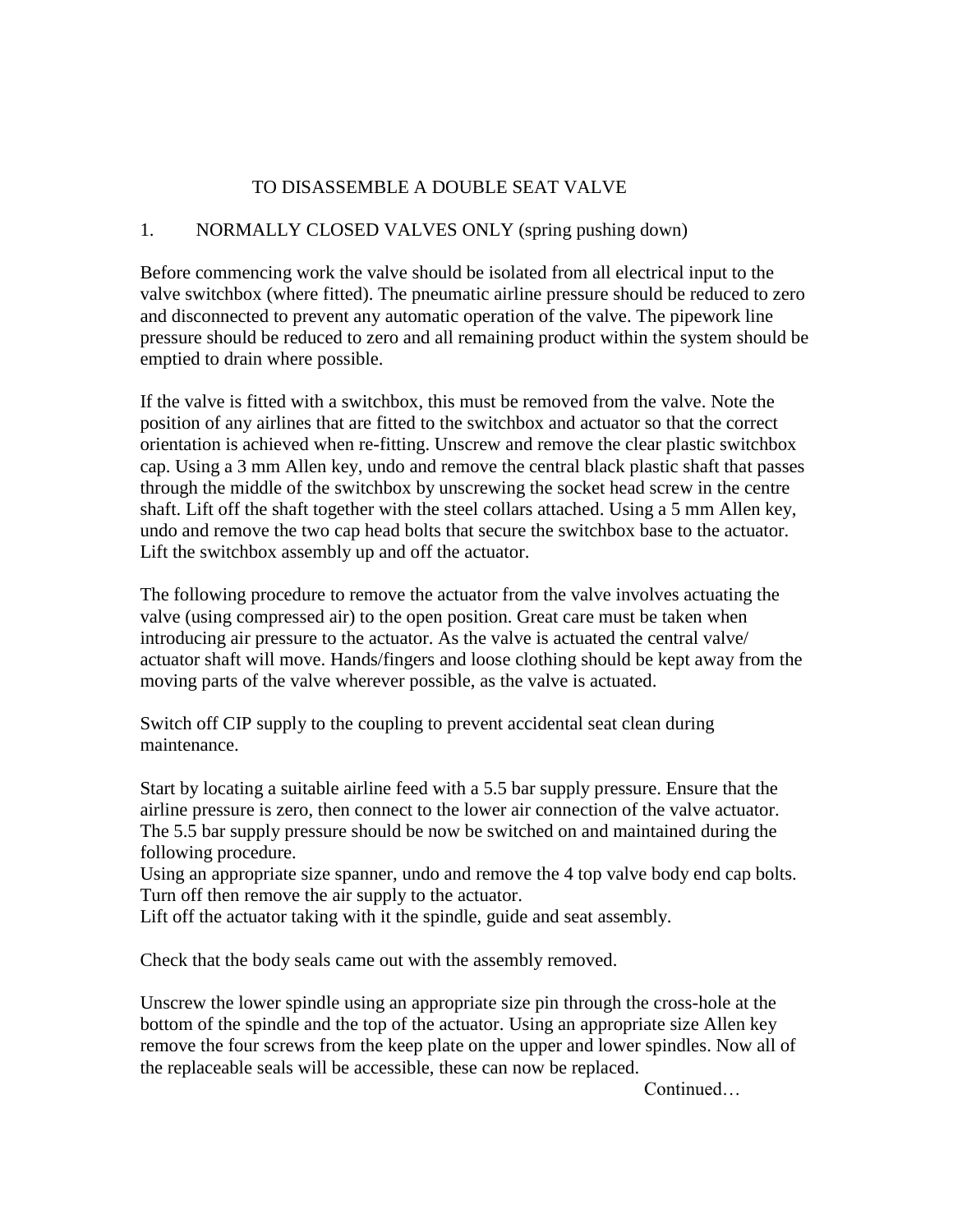Using an appropriate size spanner, undo and remove the 4 lower valve body end cap bolts. Lift away the lower end cap, guide and seal assembly.

Check that the body seal came out with the assembly removed.

The spindle seals and bearing can now be replaced.

Clean and reassemble in the reverse procedure. Place the 'O' ring body seal on the spindle guide discs for ease of assembly and correct location. **Tip**: process compatible grease can help hold the seals in position.

Before replacing the actuator, spindle, guide and seat assembly into the valve body, ensure that hands/fingers and other body parts are clear of the valve then reconnect the airline supply and activate the actuator to lift the spindle. Replace the actuator, spindle, guide and seat assembly into the valve body and tighten the 4 top valve body end cap bolts. Switch off the 5.5 bar air supply, the valve spindle will move returning the valve seat position to closed.

#### 1. NORMALLY OPEN VALVES ONLY (spring pulling up)

Use the same procedure as per previous page (section 1) but no air connection is required, the valve does not need to be air actuated.

# SEAT VALVE SPARES KIT

| VALVE SIZE | <b>KIT NUMBER</b>  |
|------------|--------------------|
| 1.5"       | KDSV <sub>15</sub> |
| 2"         | KDSV <sub>20</sub> |
| 2.5"       | KDSV <sub>25</sub> |
| 3"         | KDSV <sub>30</sub> |
|            | KDSV <sub>40</sub> |

Spares Kit number is etched on valves manufactured after April 2000 The seal material should be stated when ordering.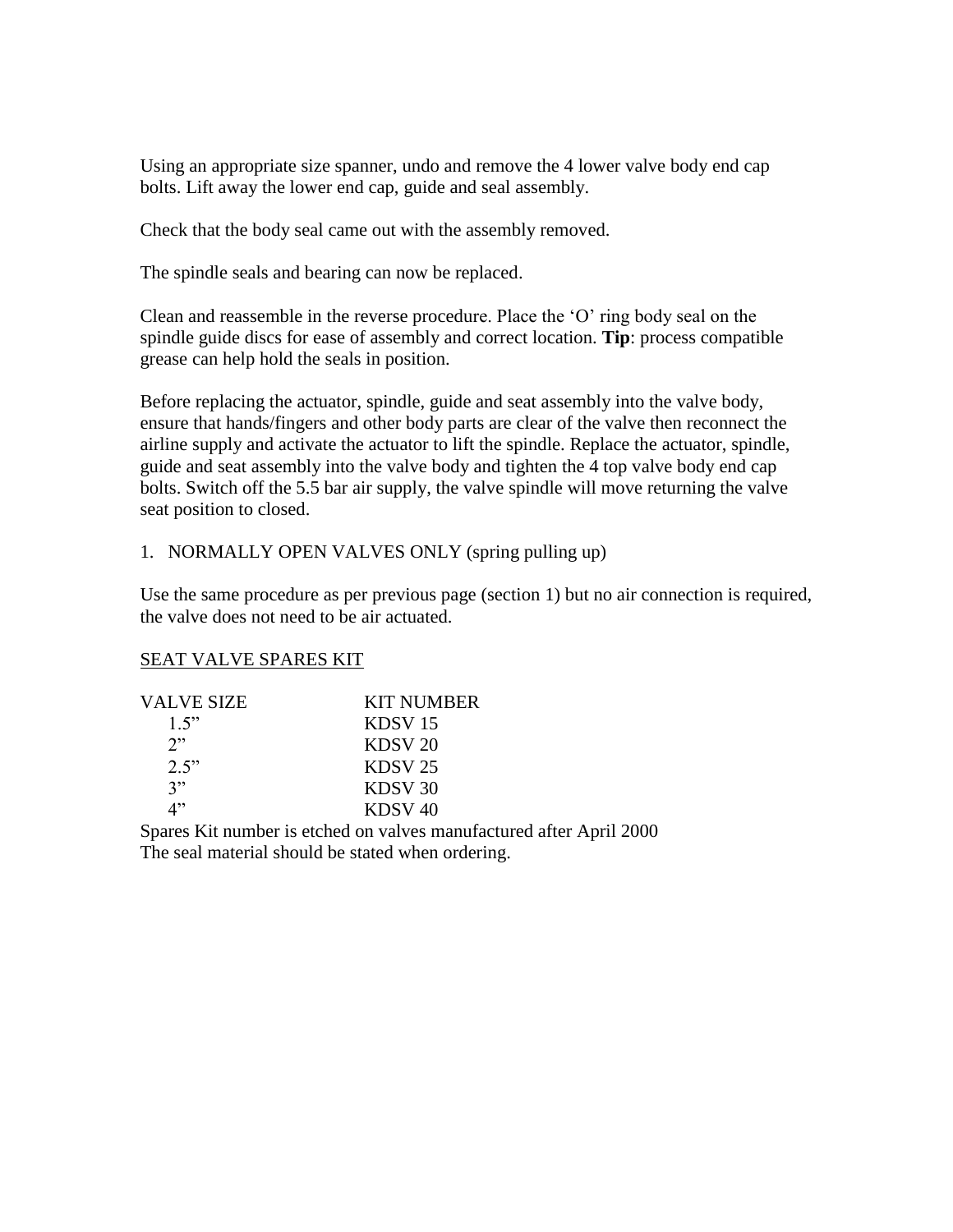# DOUBLE SEAT VALVE PARTS LIST

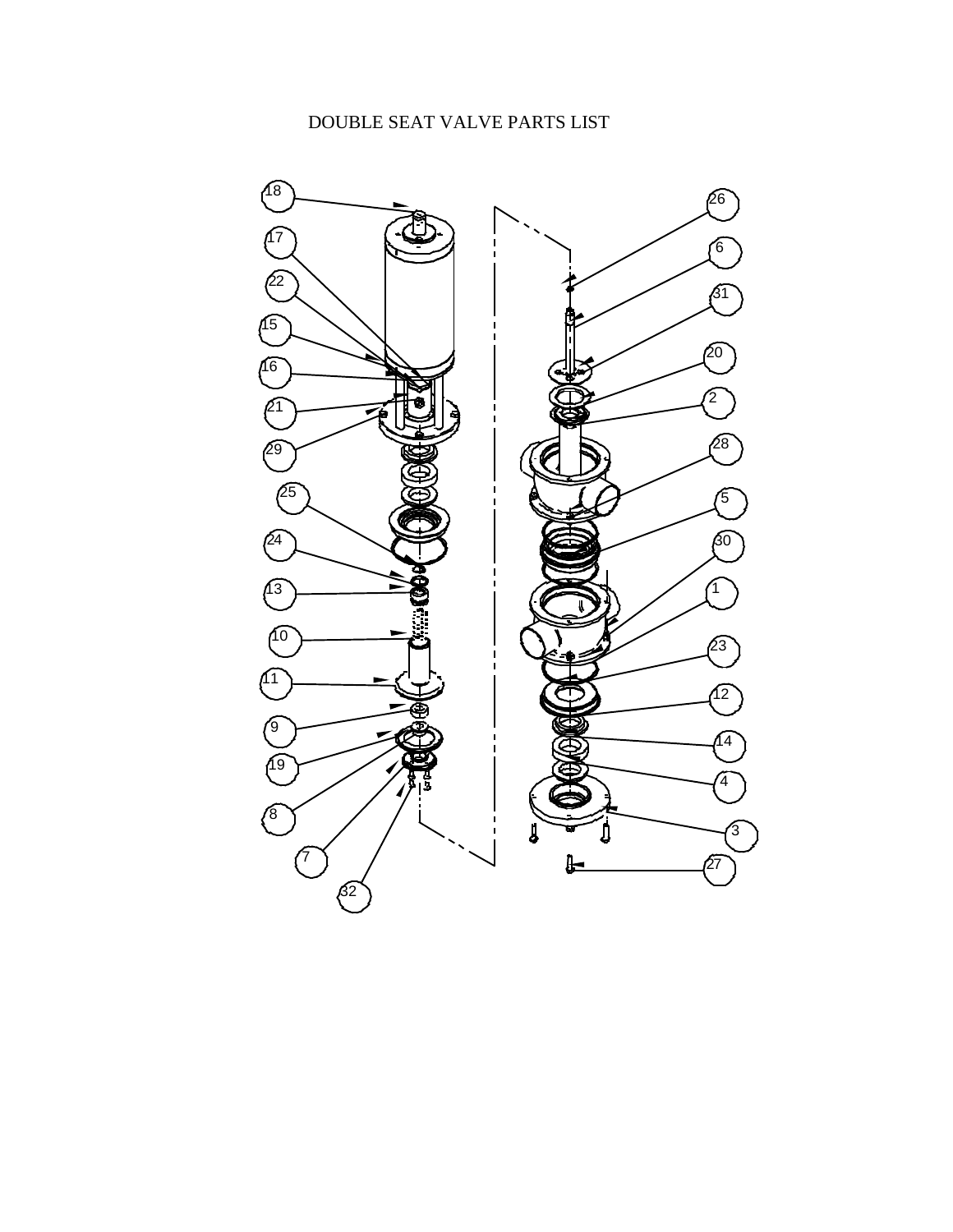| ITEM<br>N <sub>o</sub> | 1.5"                         | 2"                                                                           | 2.5"           | 3"              | 4"              | <b>QTY</b>     |
|------------------------|------------------------------|------------------------------------------------------------------------------|----------------|-----------------|-----------------|----------------|
| $\mathbf{1}$           | STV15102                     | STV20102                                                                     | STV25102       | STV30102        | STV40102        | 2              |
| 2                      | DSV20101                     | DSV20101                                                                     | DSV30101       | <b>DSV30101</b> | DSV40101        | 1              |
| 3                      | DSV20102                     | DSV20102                                                                     | DSV30102       | DSV30102        | DSV40102        | 1              |
| 4                      | DSV20103                     | DSV20103                                                                     | DSV30103       | DSV30103        | DSV40103        | 2              |
| 5                      | DSV20104                     | DSV20104                                                                     | DSV30104       | DSV30104        | DSV40104        | $\mathbf{1}$   |
| 6                      | <b>DSV20105</b>              | <b>DSV20105</b>                                                              | DSV30105       | DSV30105        | DSV40105        | 1              |
| 7                      | DSV20106                     | <b>DSV20106</b>                                                              | DSV30106       | DSV30106        | DSV40106        | 1              |
| 8                      | DSV20126                     | DSV20126                                                                     | STV40119       | STV40119        | STV40119        | 1              |
| 9                      | DSV20127                     | DSV20127                                                                     | STV30110       | STV30110        | DSV40107        | $\mathbf{1}$   |
| 10                     | SPRDP88                      | SPRDP88                                                                      | SPRDP89        | SPRDP89         | SPRDP90         | $\mathbf{1}$   |
| 11                     | <b>DSV20108</b>              | <b>DSV20108</b>                                                              | DSV30108       | <b>DSV30108</b> | <b>DSV40108</b> | $\mathbf{1}$   |
| 12                     | DSV20109                     | DSV20109                                                                     | DSV30109       | DSV30109        | DSV40109        | $\overline{c}$ |
| 13                     | DSV20110                     | DSV20110                                                                     | DSV30110       | DSV30110        | DSV40110        | $\mathbf{1}$   |
| 14                     | DSV20111                     | DSV20111                                                                     | DSV30111       | DSV30111        | DSV40111        | 4              |
| 15                     | DSV15112                     | DSV20112                                                                     | DSV25112       | DSV30112        | DSV40112        | 1              |
| 16                     | DSV40113                     | DSV40113                                                                     | DSV40113       | DSV40113        | DSV40113        | 1              |
| 17                     | STV40116                     | STV40116                                                                     | STV40116       | STV40116        | STV40116        | 1              |
| 18                     | STVA201                      | STVA <sub>201</sub>                                                          | STVA301        | STVA301         | STVA301         | 1              |
| 19                     | DSV20114                     | DSV20114                                                                     | DSV30114       | DSV30114        | DSV40114        | 1              |
| 20                     | DSV20115                     | DSV20115                                                                     | DSV30115       | DSV30115        | DSV40115        | $\mathbf{1}$   |
| 21                     | DSV40116                     | DSV40116                                                                     | DSV40116       | DSV40116        | DSV40116        | 1              |
| 22                     | STV40115                     | STV40115                                                                     | STV40115       | STV40115        | STV40115        | 1              |
| 23                     | <b>WBS151</b>                | <b>WBS151</b>                                                                | <b>WBS155</b>  | <b>WBS155</b>   | <b>WBS161</b>   | 4              |
| 24                     | <b>WBS117</b>                | WBS117                                                                       | <b>WBS122</b>  | <b>WBS122</b>   | <b>WBS230</b>   | 1              |
| 25                     | WBS112                       | WBS112                                                                       | WBS116         | <b>WBS116</b>   | <b>WBS116</b>   | 1              |
| 26                     | <b>WBS106</b>                | <b>WBS106</b>                                                                | <b>WBS106</b>  | <b>WBS106</b>   | <b>WBS106</b>   | $\mathbf{1}$   |
| 27                     |                              | WCHHSSM625 1.5" & 2", WCHHSSM830 2.5" & 3", WCHHSSM1035 4"                   |                |                 |                 | 4              |
| 28                     | WCHHSSM816 4" ACTUATOR 4 OFF | WCHHSSM612 1.5" & 2" 8 OFF, WCHHSSM816 2.5" & 3" 4 OFF, WCHHSSM1020 4" 4 OFF |                |                 |                 |                |
| 29                     |                              | WCHHSSM620 1.5" & 2", WCHHSSM825 2.5" & 3", WCHHSSM1025 4"                   |                |                 |                 | 4              |
| 30                     | WNHM6                        | WNHM6                                                                        | WNHM8          | WNHM8           | WNHM10          | 4              |
| 31                     | WM510CS                      | <b>WM510CS</b>                                                               | <b>WM615CS</b> | <b>WM615CS</b>  | <b>WM615CS</b>  | 4              |
| 32                     | <b>WM512CS</b>               | <b>WM512CS</b>                                                               | <b>WM615CS</b> | <b>WM615CS</b>  | <b>WM620CS</b>  | 4              |

The seal part numbers are shown without a material suffix. The material should be stated when ordering a spares kit.